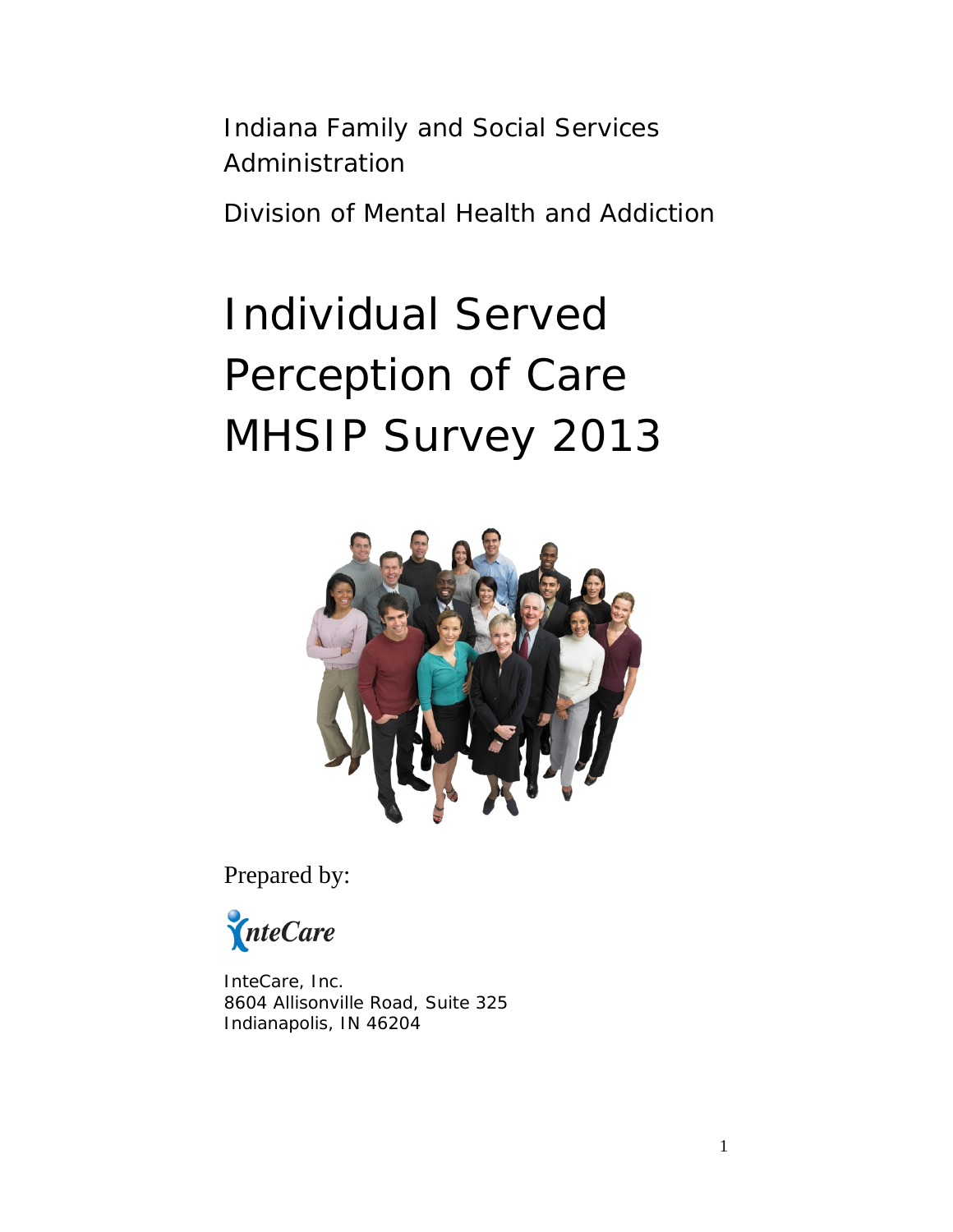### Table of Contents

| Statewide and Provider Domain and Individual Question Data  15     |  |
|--------------------------------------------------------------------|--|
|                                                                    |  |
|                                                                    |  |
|                                                                    |  |
|                                                                    |  |
|                                                                    |  |
| Discussion of impact of psychiatric medications on weight gain  24 |  |
|                                                                    |  |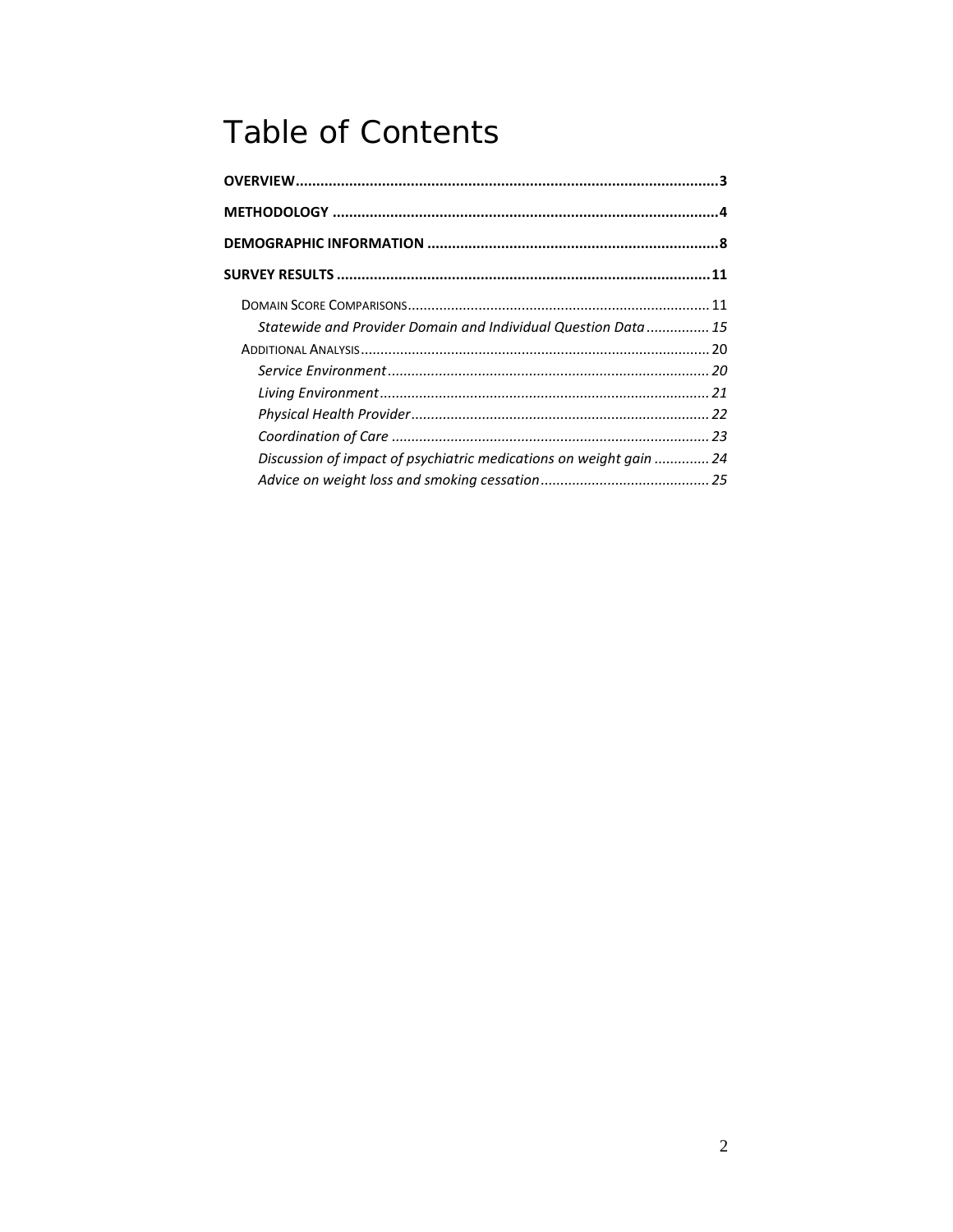### <span id="page-2-0"></span>**Overview**

Each year, the Family and Social Services Administration, Division of Mental Health and Addiction (DMHA) is required by the Substance Abuse and Mental Health Services Administration's Center for Mental Health Services (CMHS) to conduct a survey of individuals served perceptions of the mental health care they have received from the public community mental health system. The survey tool used is the Mental Health Statistical Improvement Project Survey (MHSIP) for Adults. The results from this survey tool are reported to CMHS for the Mental Health Block Grant by each state and territory that receives block grant funding.

For the 2013 survey, DMHA contracted with InteCare, Inc. to distribute, process, analyze and prepare a report of the survey results.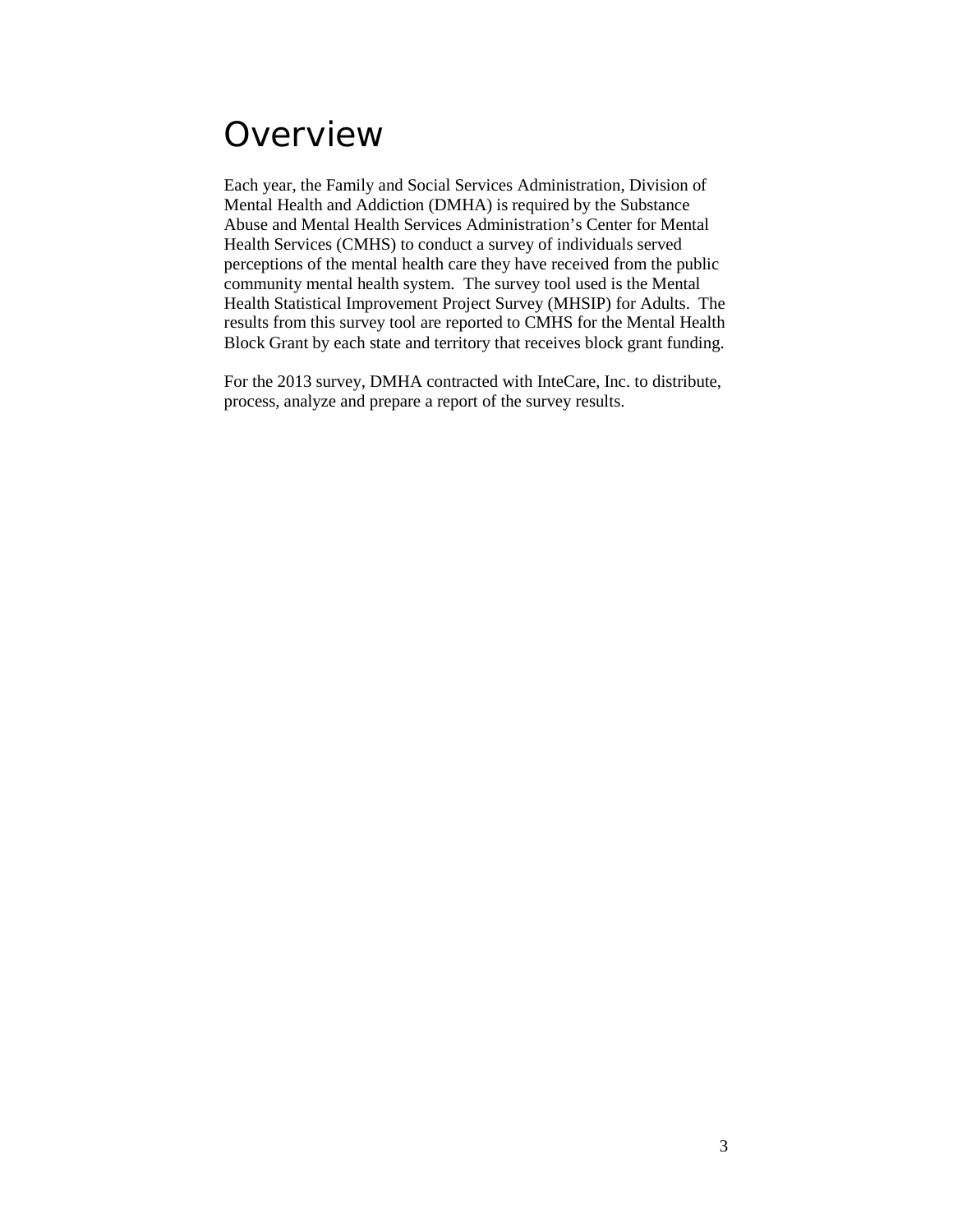### <span id="page-3-0"></span>Methodology

The collection of MHSIP survey data for 2013 was conducted using the same methodology that has been in place since 2010. Since 2010, the survey process has been conducted utilizing a convenience sample. In this method, surveys were sent to liaisons at each of the 25 CMHCs throughout the State who then distribute surveys to the adult individuals served receiving outpatient, community based services or residential services. Prior to 2010, DMHA contracted with a university to conduct phone surveys. Due to the difference in sampling size and methodology, the results prior to 2010 are not included in the yearly comparisons in this report.

DMHA determined the sample size on a statewide margin of error with a confidence level of 95% and an estimated response rate. The response rate calculated for the DMHA minimum number of surveys only applies to a statewide confidence level of 95%. This year, CMHCs were also provided with the minimum number of surveys they would need to submit to reach their independent 95% confidence level and were able to request additional surveys if desired. DMHA provided InteCare with the number of surveys needed for each CMHC. InteCare sent the minimum required number of surveys to each CMHC. Standardized directions for completing surveys were also sent to each CMHC. Each CMHC was asked to choose a survey week between September  $2<sup>nd</sup>$  and  $20<sup>th</sup>$  to distribute surveys.

Spanish versions of the survey were provided to CMHCs when requested. There were sixty-nine (69) Spanish MHSIP surveys sent to providers with zero (0) completed and returned.

Table 1 shows the number of surveys sent to the providers, the number returned, and the response rate for each provider. For the 95% confidence level, with an 8% margin of error, DMHA set the floor for the response rate at 35%.

The statewide response rate for 2013 was 185%. This is an increase from last year's rate of 102%. The return rate is greater than 100% due to CMHCs requesting more surveys to meet their own 95% confidence level. The MHSIP survey response rate is consistent with response rates seen using the convenience sampling methodology. Telephone and mail survey methodologies tend to have much lower response rates.

Table 1: Response rate by CMHC for MHSIP surveys.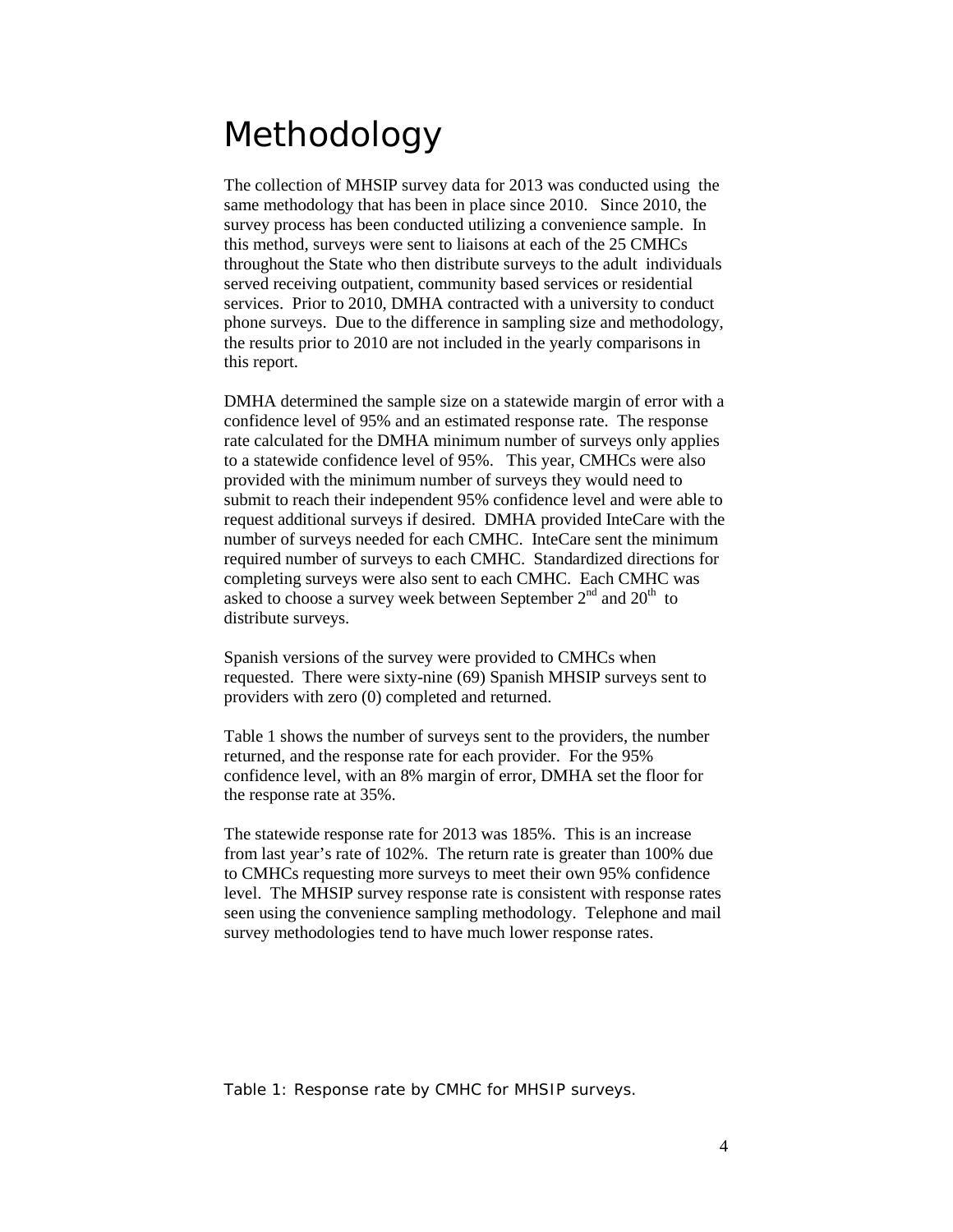|     |                         | <b>MHSIP</b>   |                |                 |
|-----|-------------------------|----------------|----------------|-----------------|
|     |                         | <b>Surveys</b> | <b>MHSIP</b>   | <b>MHSIP</b>    |
| ID# | Provider<br><b>Name</b> | <b>Sent</b>    | <b>Surveys</b> | <b>Response</b> |
|     |                         | (minimum       | Returned       | Rate            |
|     |                         | required)      |                |                 |
| 429 | Adult and Child         | 44             | 139            | 316%            |
| 430 | ASPIREIndiana           | 46             | 58             | 126%            |
| 423 | <b>Bowen Center</b>     | 47             | 114            | 243%            |
| 431 | Centerstone             | 47             | 122            | 260%            |
| 413 | Community<br><b>MHC</b> | 46             | 25             | 54%             |
| 428 | Cummins                 | 46             | 99             | 215%            |
| 421 | Edgewater               | 45             | 64             | 142%            |
| 427 | Four County             | 46             | $\mathbf 0$    | 0%              |
| 416 | Gallahue                | 46             | 125            | 272%            |
| 414 | <b>Grant Blackford</b>  | 44             | 76             | 173%            |
| 405 | Hamilton<br>Center      | 46             | 94             | 204%            |
| 407 | Howard                  |                |                |                 |
|     | Regional                | 44             | 85             | 193%            |
| 402 | LifeSpring              | 46             | 117            | 254%            |
| 422 | Meridian                |                |                |                 |
|     | Services                | 47             | 45             | 96%             |
| 401 | Midtown                 | 47             | 124            | 264%            |
| 426 | Northeastern<br>Center  | 45             | 113            | 251%            |
| 409 | Oaklawn<br>Psychiatric  |                |                |                 |
|     | Center                  | 46             | 42             | 91%             |
| 419 | Park Center             | 46             | 137            | 298%            |
| 418 | Porter-Starke           | 46             | 44             | 96%             |
| 424 | Regional                | 47             | 106            | 226%            |
| 403 | Samaritan<br>Center     | 44             | 38             | 86%             |
| 420 | Southern Hills          | 44             | 91             | 207%            |
| 404 | Southwestern            | 46             | 97             | 211%            |
|     | Swanson                 |                |                |                 |
| 410 | Center                  | 43             | 61             | 142%            |
| 415 | Wabash Valley           | 46             | 95             | 207%            |
|     | <b>AII CMHCs</b>        | 1140           | 2111           | 185%            |

Minimum return rates shown are based on a return rate for the DMHA Statewide 95% confidence level to be met. Individual provider return rates for a 95% confidence level are not shown in this table.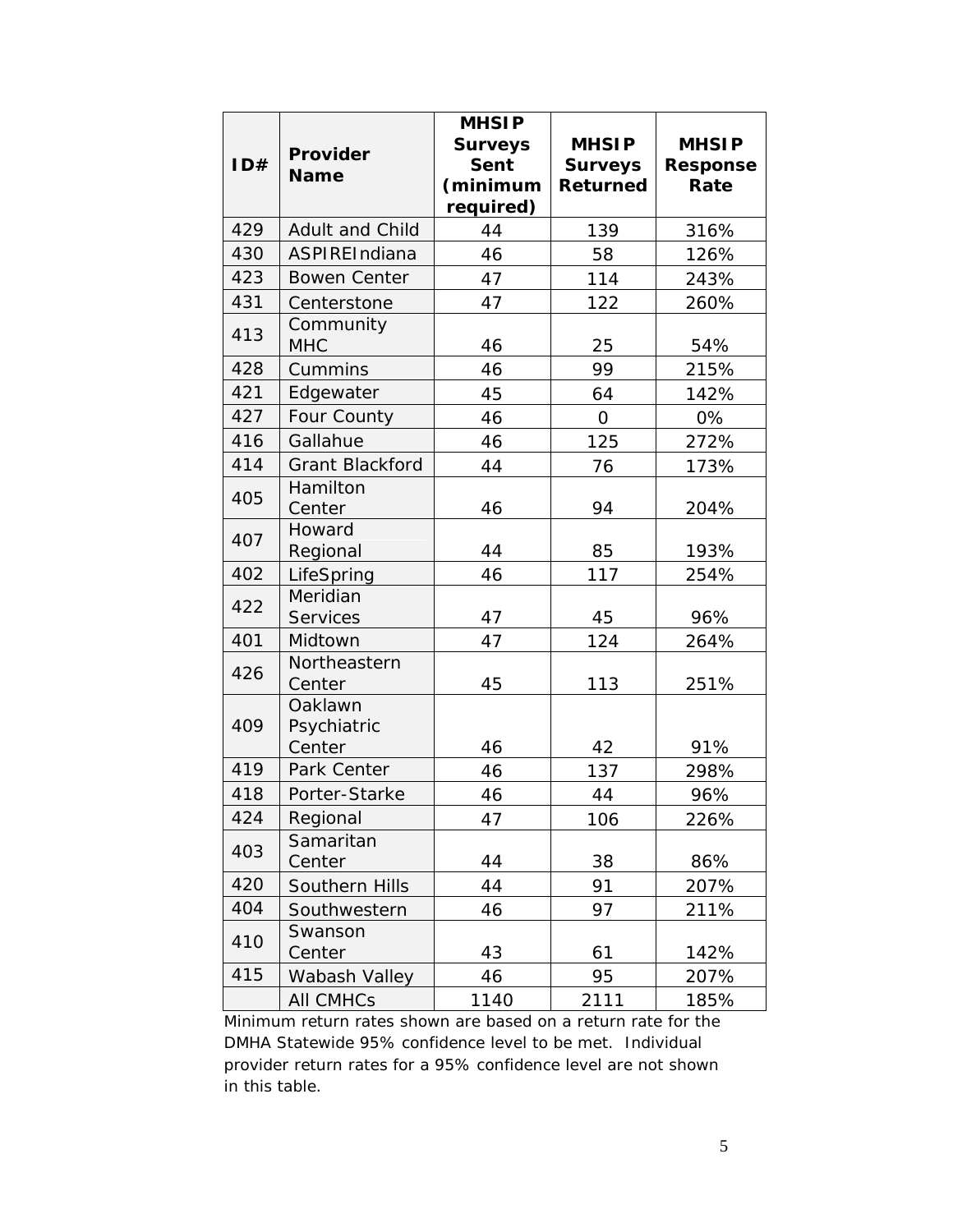#### Survey Tool

The instrument used for the survey is a version of the MHSIP, with 36 questions utilizing a Likert scale for the possible responses from (1) Strongly Agree to (5) Strongly Disagree. These 36 questions are grouped into five (5) performance domains:

- General Satisfaction
- Access to Services
- Quality and Appropriateness
- Participation in Treatment Planning
- Treatment Outcomes

Two additional domains are found in the updated version of the MHSIP and have been used in the survey since 2010:

- Daily Functioning
- Social Connectedness

Each domain is comprised of questions that collectively reflect the responder's perception of that domain. Table 2 (please refer to page 15) has a complete list of questions and their corresponding domain.

Additional sets of questions were added to the survey in 2011 to monitor important factors affecting the services received by individuals receiving public mental health care in Indiana:

- Service Location
- Living Environment
- Health and Wellness

At the end of the survey a page is provided for respondents to leave comments that they want to provide back to their providers. Comments were scanned and saved from each survey. Original comments pages were sent back to each provider for review and follow-up with individuals if needed.

#### Survey Modifications

There were a few changes to the 2013 survey. The changes to the survey are listed below:

• An additional question was added for respondents to identify the service location where they most often receive services. This question was added at the request of providers. A statewide chart breakout of identified primary service locations has been added to this report.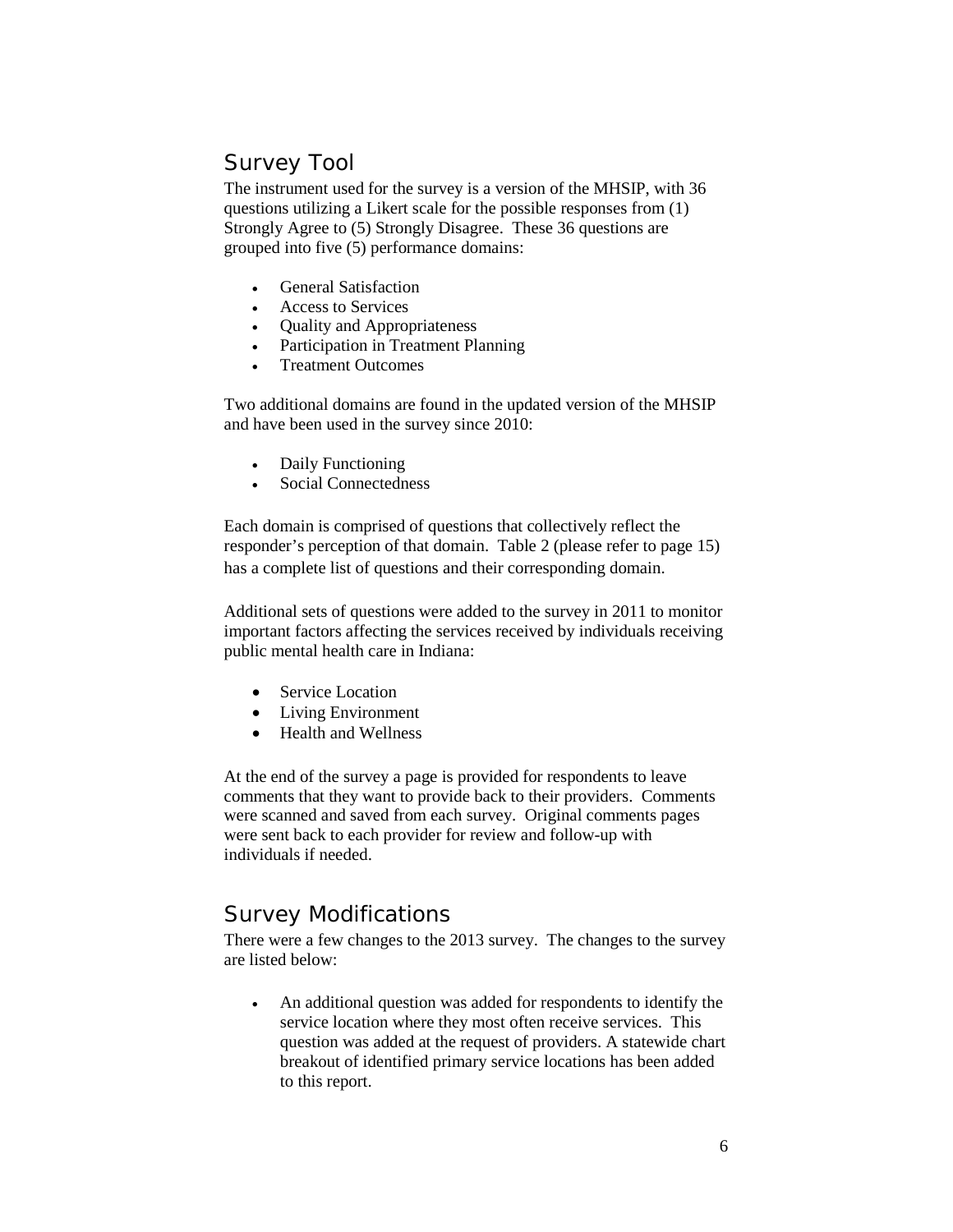• A set of questions asking respondents to report on their police involvement over the past year has been removed. This information is being collected by DMHA through other means and is no longer needed on this survey.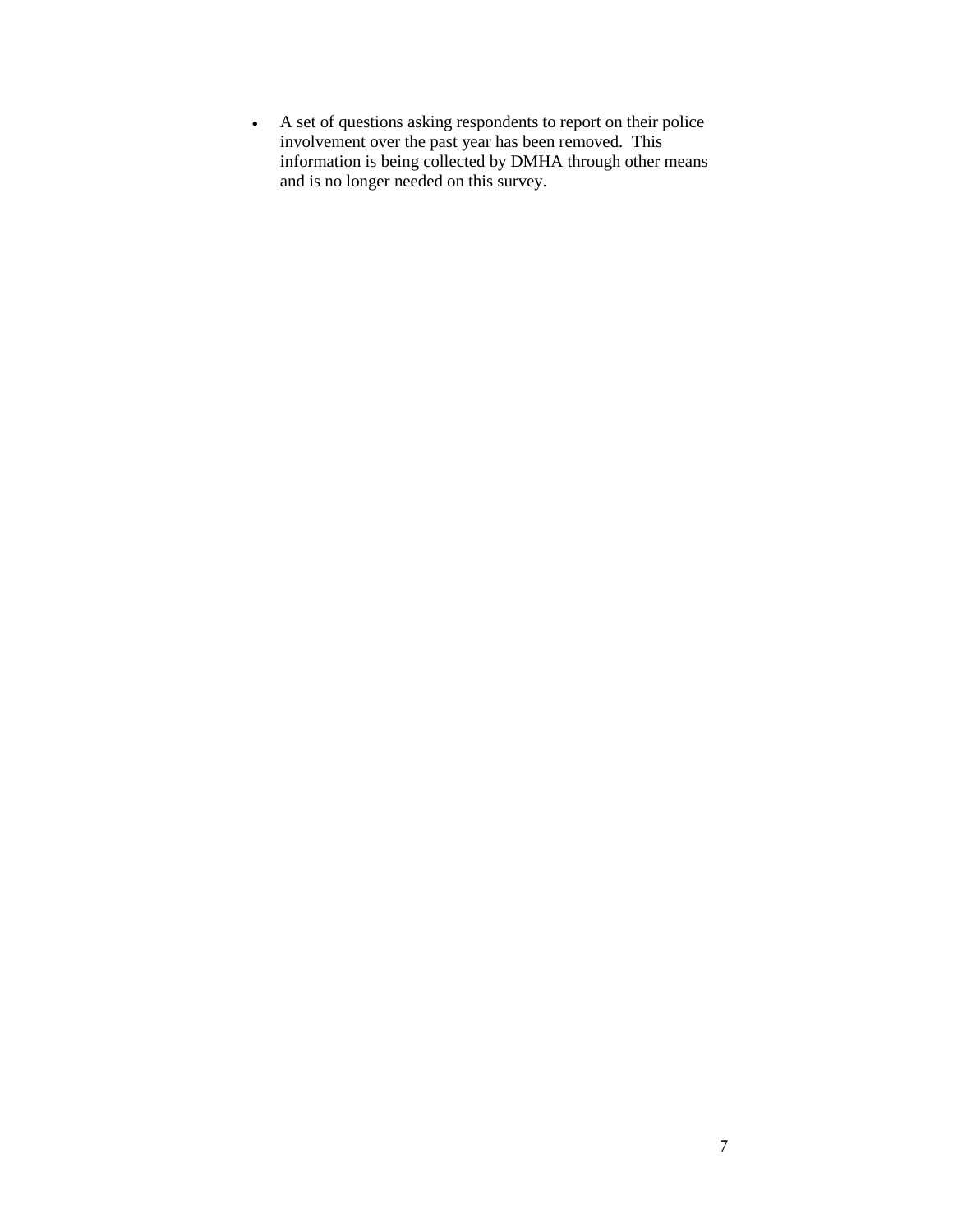# <span id="page-7-0"></span>Demographic Information

Individuals served who completed a survey were asked to provide basic demographic information including age, gender, ethnicity, race and service type. The figures below illustrate the demographic similarities and differences among the responders.



Figure 1: CY2013 MHSIP responders by age group



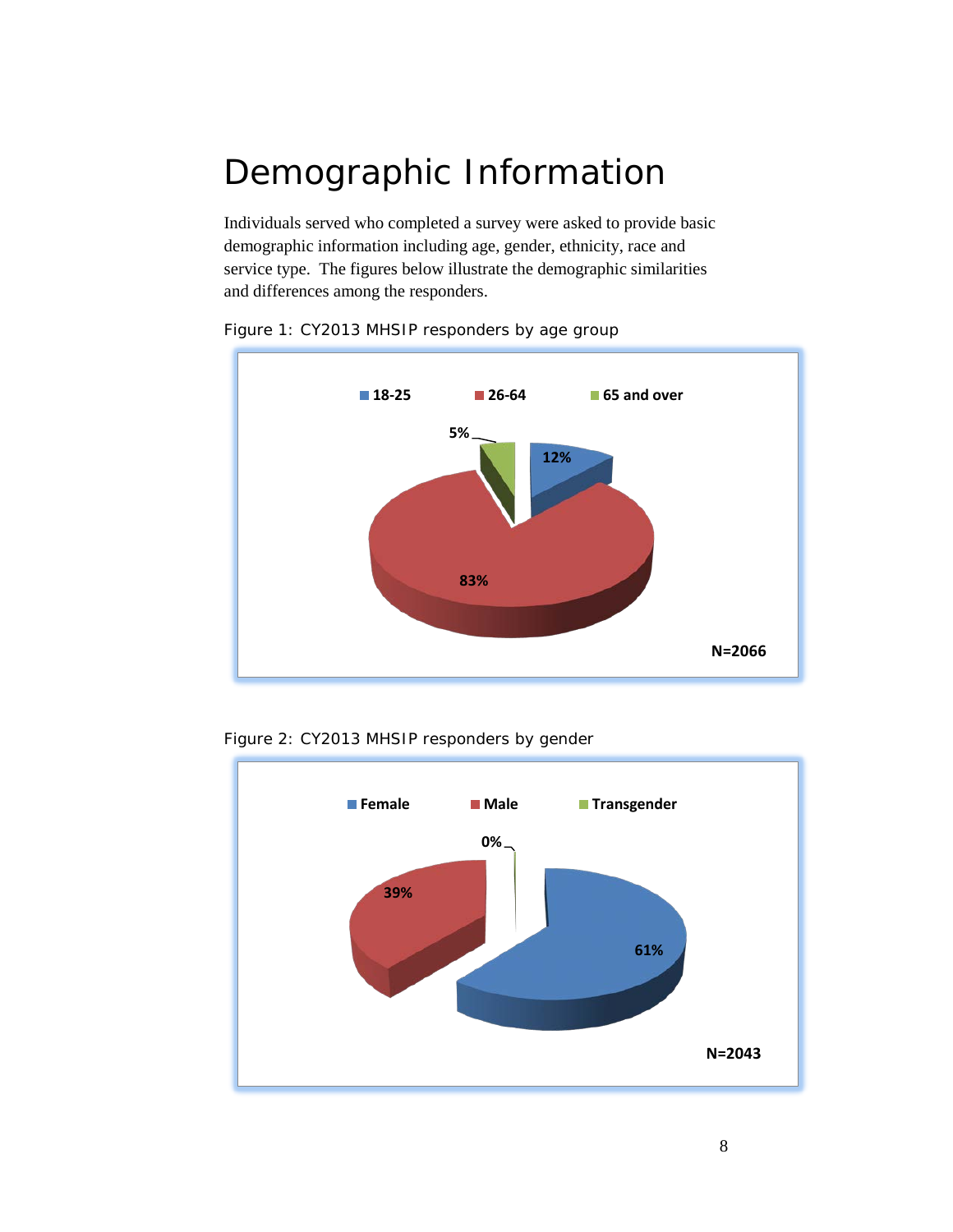

Figure 3: CY 2013 MHSIP responders by ethnicity

Figure 4: CY 2013 MHSIP responders by race

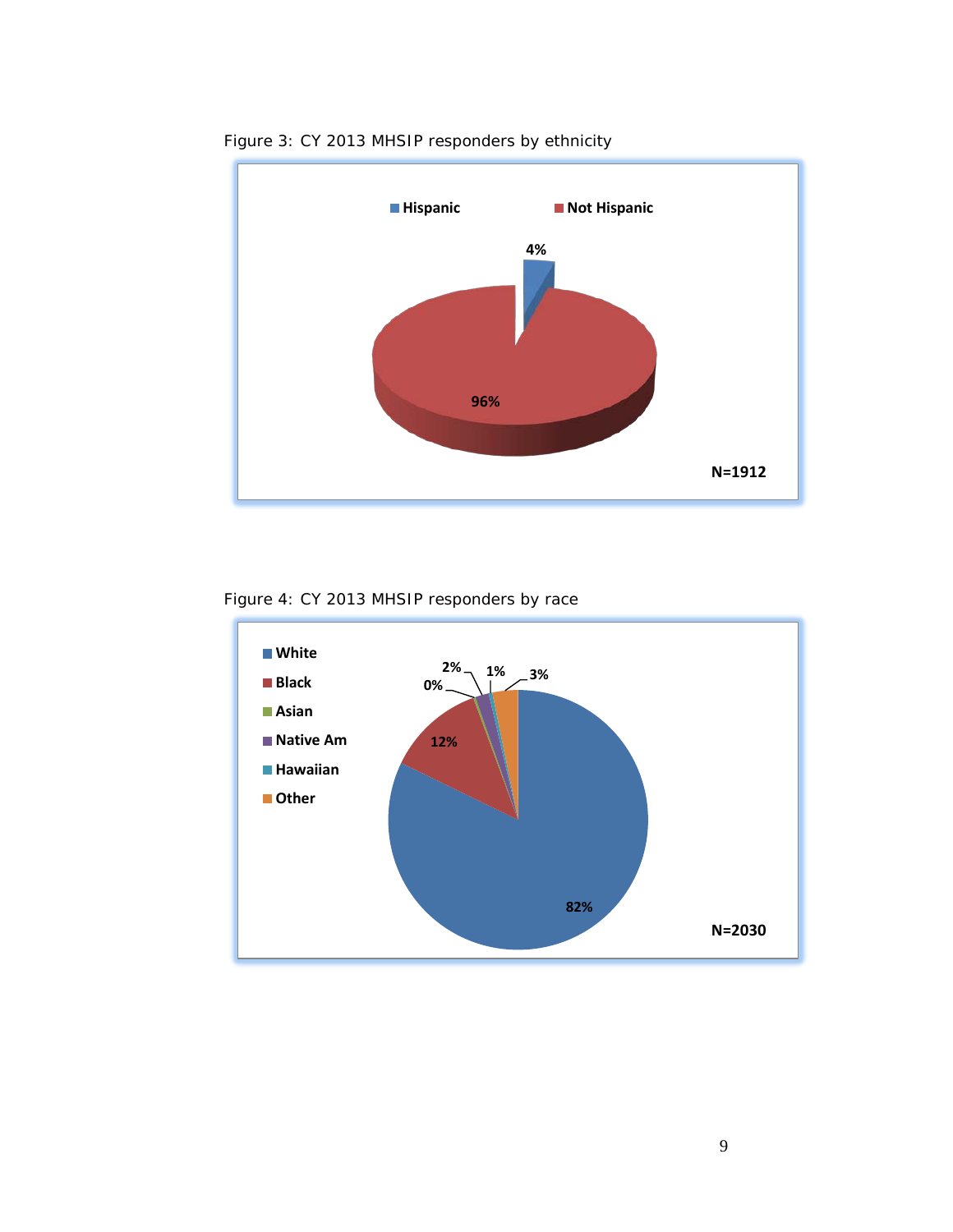

Figure 5: CY2013 MHSIP responders by service type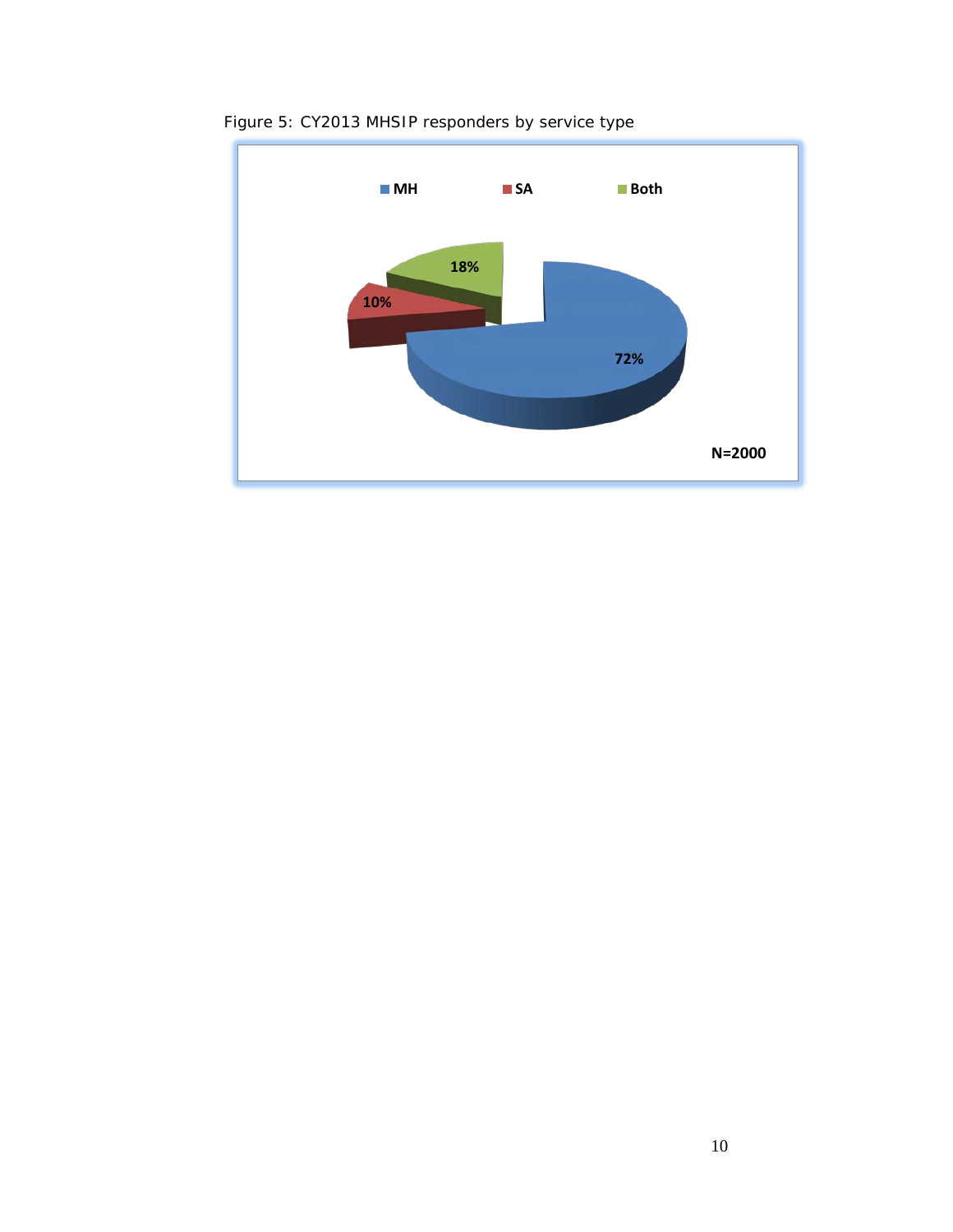## <span id="page-10-0"></span>Survey Results

#### <span id="page-10-1"></span>Domain Score Comparisons

Computation of the domain scores was completed following the established MHSIP methodology where lower scores represent a more positive response:

Strongly Agree  $= 1$ Agree  $= 2$ Neither Agree or Disagree=3 Disagree=4 Strongly Disagree  $= 5$ 

For each survey completed, the mean score was calculated across the questions for a domain. A survey had to have two-thirds of the questions in the domain completed to be included in the mean score for the domain. For example, the General Satisfaction domain contains three questions. A responder must have answered two of the three questions to be included in the data for that domain. A positive domain score for a survey is a mean score less than 2.5. The charts below illustrate the differences in statewide mean domain scores from 2010 to 2013.



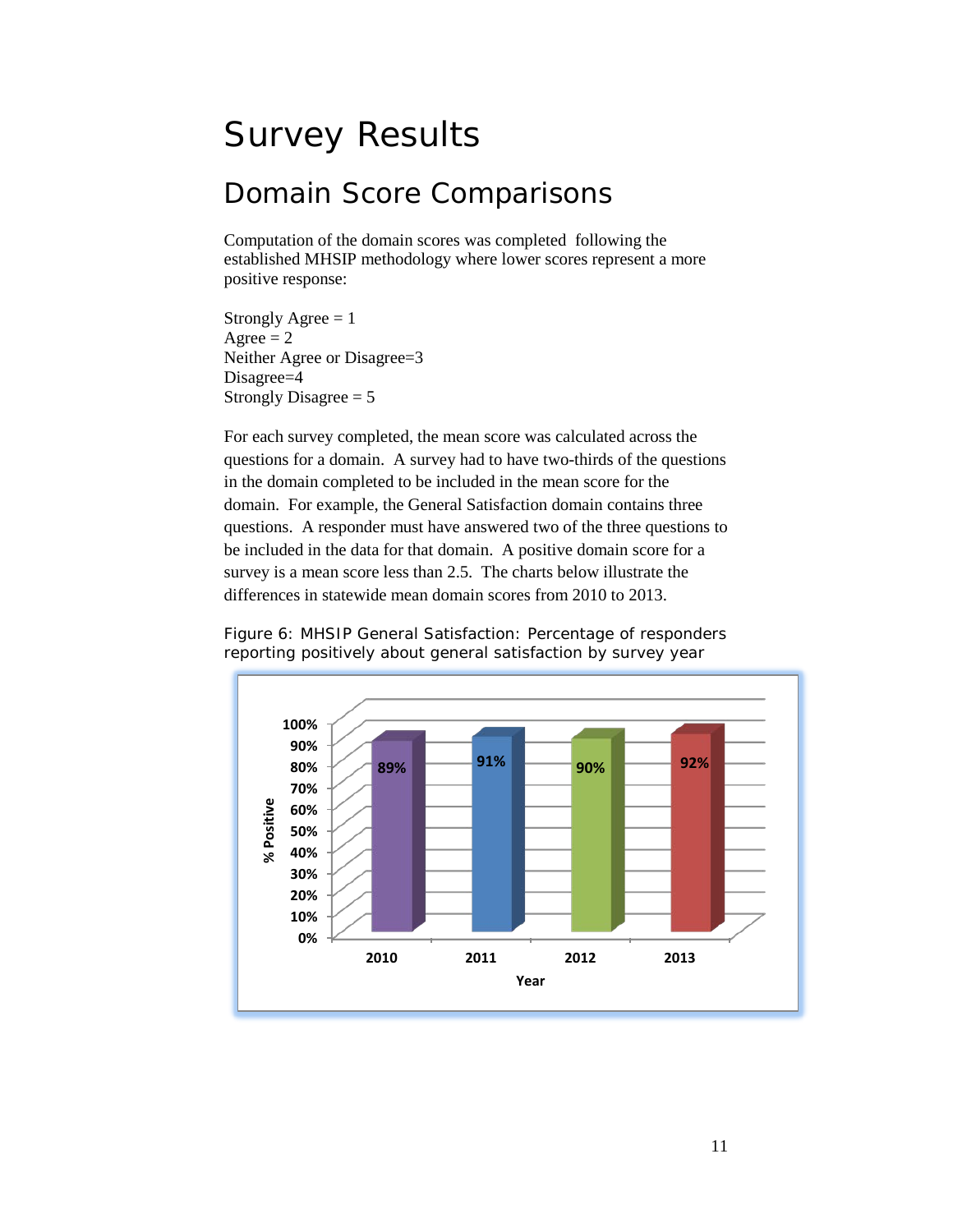

Figure 7: MHSIP Access to Services: Percentage of responders reporting positively about access to services by survey year

Figure 8: MHSIP Quality: Percentage of responders reporting positively about quality and appropriateness of services by survey year

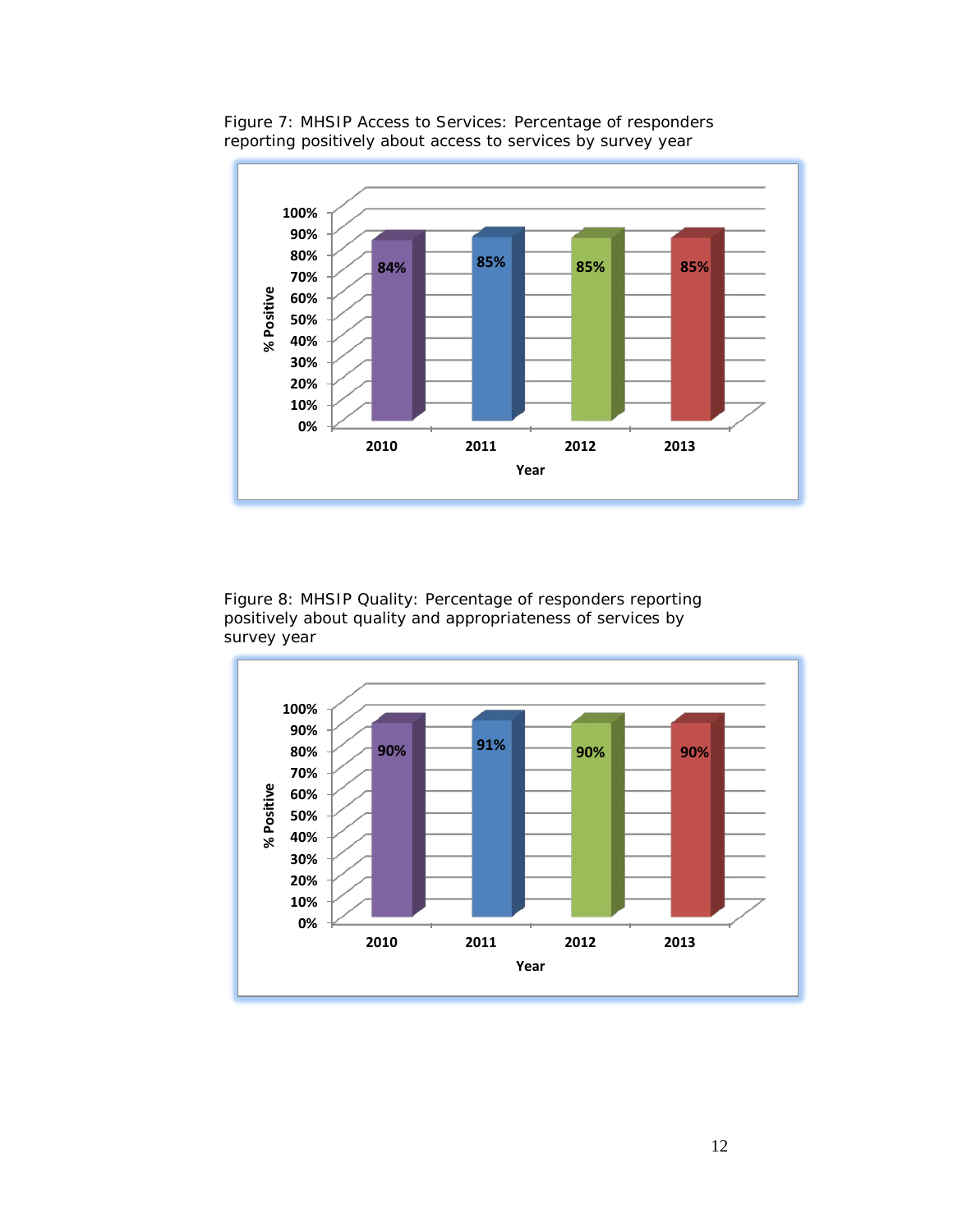

Figure 9: MHSIP Treatment: Percentage of responders reporting positively about participation in treatment planning by survey year

Figure 10: MHSIP Outcomes: Percentage of responders reporting positively about treatment outcomes by survey year

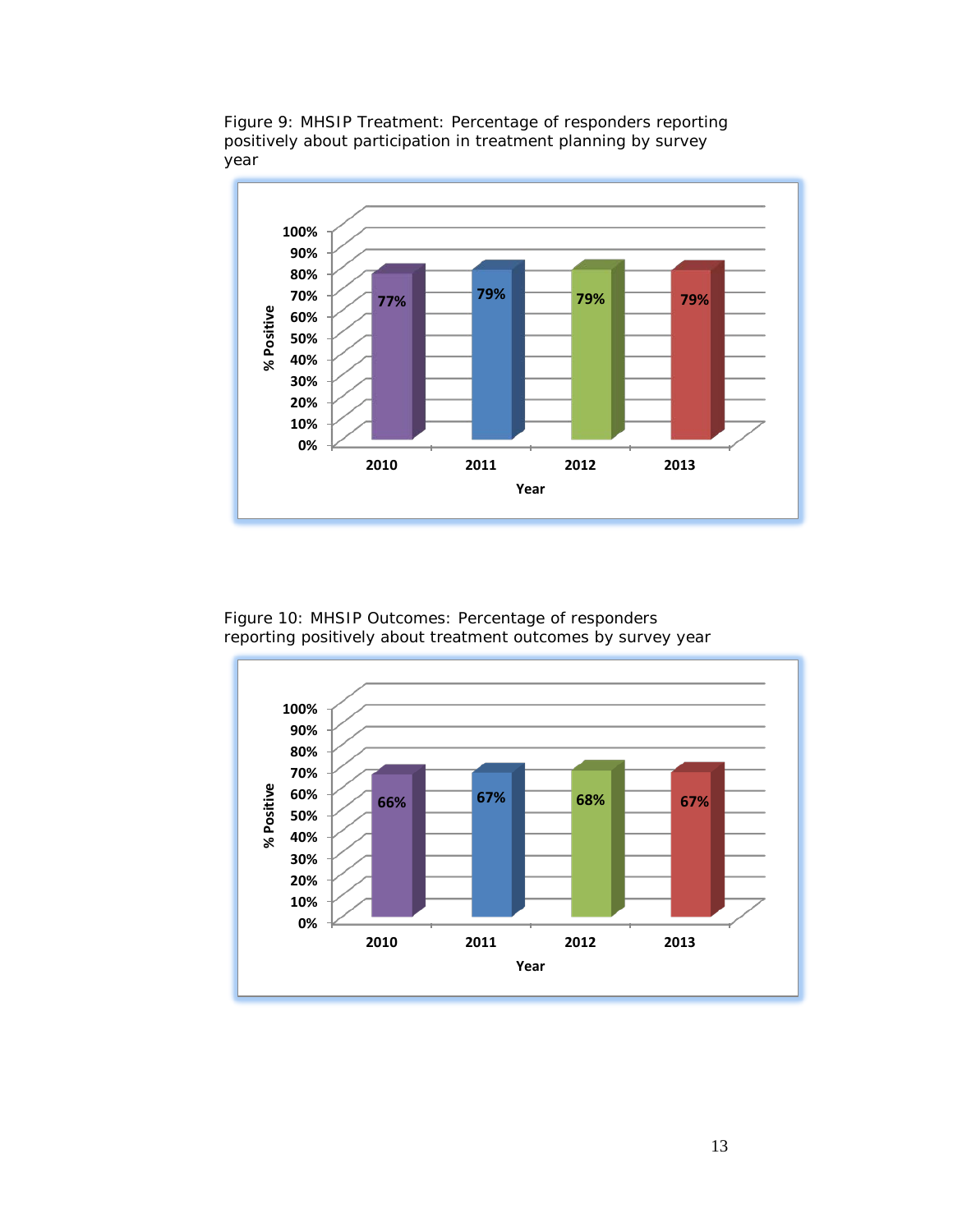

Figure 11: MHSIP Functioning: Percentage of responders reporting positively about functioning by survey year

Figure 12: MHSIP Social Connections: Percentage of responders reporting positively about social connectedness by survey year

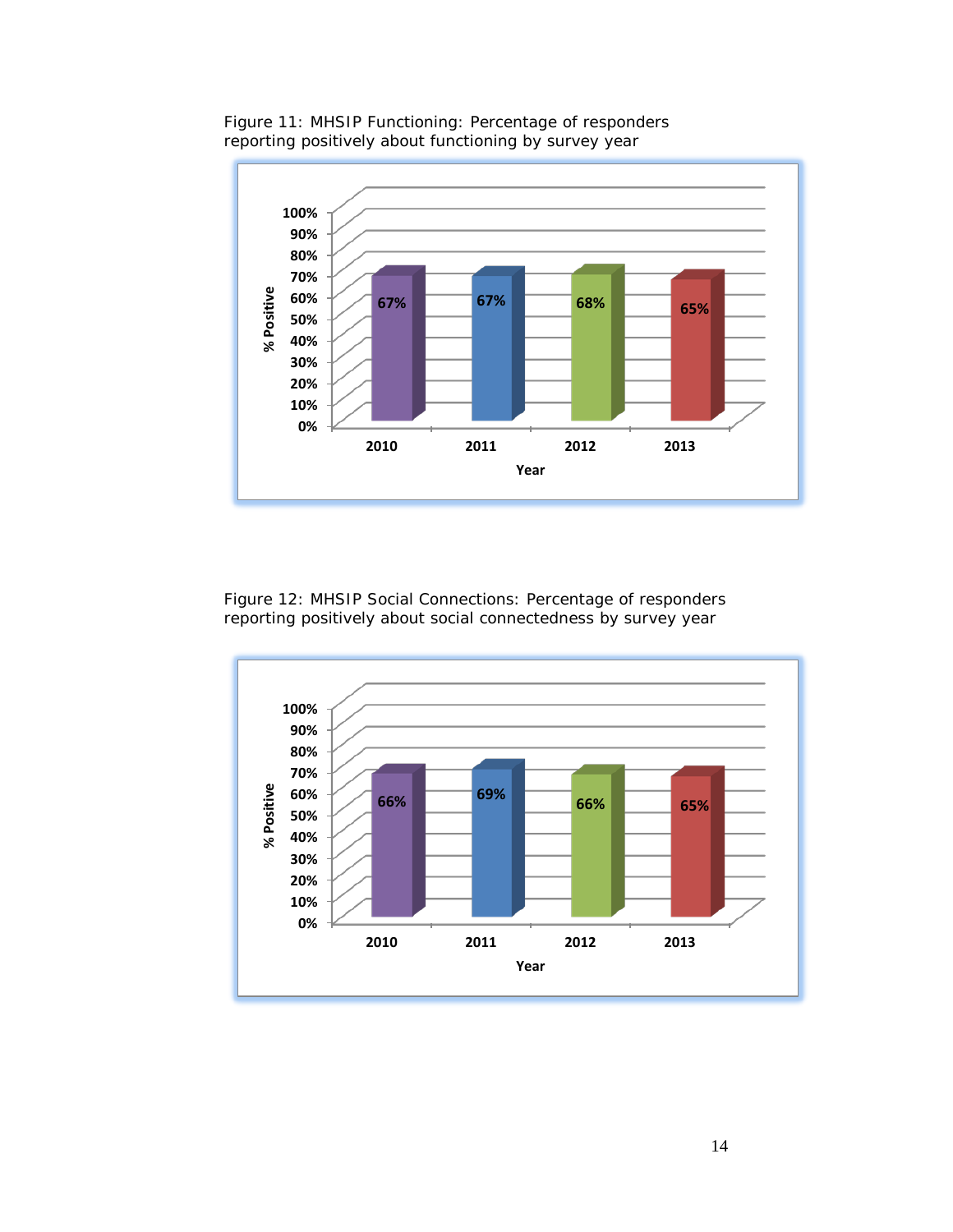#### Statewide and Provider Domain and Individual Question Data

Table 2: Comparison of domain and item responses by provider

Key:

Domain Scores: line 1 - % positive responses, line 2 - # of responders

Question Scores: line 1 - % positive responses, line 2 – mean score, line 3 - # of responses

<span id="page-14-0"></span>

|                                                                                  | ers<br>Provid<br>$\overline{a}$ |                  |                  |                  |                 |                 |                 |                 |                 |                 |                 |                 |                  |                 |                  |                 |                 |                 |                  |                  |                  |                 |                  |                 |                   |
|----------------------------------------------------------------------------------|---------------------------------|------------------|------------------|------------------|-----------------|-----------------|-----------------|-----------------|-----------------|-----------------|-----------------|-----------------|------------------|-----------------|------------------|-----------------|-----------------|-----------------|------------------|------------------|------------------|-----------------|------------------|-----------------|-------------------|
| Item                                                                             |                                 | 401              | 402              | 403              | 404             | 405             | 407             | 409             | 410             | 413             | 414             | 415             | 416              | 418             | 419              | 420             | 421             | 422             | 423              | 424              | 426              | 428             | 429              | 430             | 431               |
| <b>General Satisfaction</b>                                                      | 92<br>2108                      | 96<br>124        | 90<br>117        | 100<br>38        | 97<br>97        | 92<br>94        | 95<br>85        | 93<br>42        | 85<br>61        | 80<br>25        | 91<br>76        | 96<br>94        | 94<br>125        | 89<br>44        | 94<br>136        | 87<br>91        | 87<br>63        | 89<br>45        | 89<br>114        | 96<br>107        | 90<br>113        | 93<br>99        | 94<br>139        | 90<br>58        | 93<br>122         |
| 1. I like the services<br>that I received here.                                  | 94<br>1.5<br>2102               | 99<br>1.4<br>124 | 96<br>1.5<br>117 | 100<br>1.4<br>38 | 99<br>1.3<br>97 | 91<br>1.6<br>93 | 95<br>1.5<br>84 | 95<br>1.5<br>41 | 87<br>1.7<br>61 | 88<br>1.8<br>25 | 90<br>1.6<br>76 | 95<br>1.5<br>92 | 93<br>1.4<br>125 | 91<br>1.5<br>44 | 93<br>1.5<br>136 | 91<br>1.7<br>90 | 91<br>1.7<br>63 | 89<br>1.6<br>45 | 91<br>1.6<br>114 | 94<br>1.5<br>107 | 91<br>1.7<br>113 | 97<br>1.3<br>99 | 94<br>1.4<br>139 | 95<br>1.4<br>57 | 95<br>1.4<br>122  |
| 2. If I had other choices.<br>I would still get<br>services from this<br>agency. | 84<br>1.7<br>2104               | 94<br>1.5<br>124 | 85<br>1.7<br>117 | 97<br>1.3<br>38  | 89<br>1.6<br>97 | 88<br>1.6<br>94 | 87<br>1.7<br>84 | 88<br>1.6<br>42 | 80<br>1.9<br>61 | 72<br>2.2<br>25 | 78<br>1.9<br>76 | 90<br>1.6<br>95 | 90<br>1.5<br>125 | 84<br>1.7<br>44 | 91<br>1.6<br>135 | 82<br>1.9<br>91 | 86<br>1.8<br>63 | 82<br>1.8<br>45 | 80<br>1.9<br>114 | 93<br>1.6<br>106 | 88<br>1.8<br>112 | 88<br>1.5<br>99 | 92<br>1.6<br>138 | 85<br>1.7<br>58 | 88<br>1.7<br>121  |
| would recommend<br>3.<br>this agency to a<br>friend or family<br>member.         | 91<br>1.6<br>2099               | 95<br>1.4<br>123 | 90<br>1.5<br>117 | 97<br>1.3<br>38  | 95<br>1.4<br>96 | 91<br>1.6<br>93 | 92<br>1.5<br>84 | 93<br>1.6<br>42 | 80<br>1.9<br>61 | 88<br>2.0<br>25 | 86<br>1.7<br>76 | 95<br>1.5<br>94 | 94<br>1.4<br>125 | 87<br>1.6<br>44 | 92<br>1.6<br>135 | 89<br>1.8<br>89 | 87<br>1.7<br>63 | 89<br>1.7<br>45 | 92<br>1.6<br>114 | 94<br>1.5<br>107 | 85<br>1.7<br>113 | 91<br>1.5<br>99 | 92<br>1.5<br>137 | 93<br>1.6<br>58 | 94.<br>1.5<br>121 |
| <b>Access</b>                                                                    | 85<br>2101                      | 89<br>124        | 92<br>117        | 100<br>38        | 88<br>97        | 83<br>94        | 85<br>84        | 76<br>42        | 80<br>60        | 79<br>24        | 84<br>76        | 92<br>94        | 83<br>125        | 82<br>44        | 86<br>135        | 74<br>91        | 86<br>63        | 71<br>45        | 81<br>114        | 83<br>106        | 81<br>113        | 93<br>99        | 88<br>138        | 86<br>57        | 87<br>121         |
| The location of the<br>4.<br>services was<br>convenient.                         | 87<br>1.7<br>2096               | 81<br>1.8<br>122 | 91<br>1.5<br>116 | 84<br>1.4<br>38  | 89<br>1.5<br>97 | 86<br>1.7<br>94 | 83<br>1.7<br>82 | 79<br>1.8<br>42 | 85<br>1.8<br>60 | 80<br>2.0<br>25 | 87<br>1.7<br>76 | 87<br>1.7<br>93 | 91<br>1.6<br>125 | 84<br>1.8<br>44 | 87<br>1.7<br>135 | 79<br>1.9<br>91 | 87<br>1.7<br>63 | 76<br>2.1<br>45 | 85<br>1.8<br>113 | 88<br>1.7<br>107 | 89<br>1.6<br>113 | 88<br>1.6<br>98 | 87<br>1.6<br>138 | 90<br>1.6<br>58 | 93<br>1.6<br>121  |
| 5. Staff is willing to see<br>me as often as I felt it<br>was necessary.         | 87<br>1.7<br>2094               | 91<br>1.5<br>123 | 91<br>1.5<br>117 | 97<br>1.2<br>38  | 91<br>1.5<br>97 | 87<br>1.6<br>94 | 86<br>1.6<br>84 | 79<br>1.8<br>42 | 85<br>1.7<br>59 | 83<br>1.9<br>24 | 83<br>1.8<br>76 | 91<br>1.6<br>93 | 86<br>1.8<br>125 | 86<br>1.6<br>44 | 86<br>1.7<br>134 | 84<br>1.8<br>90 | 90<br>1.6<br>62 | 82<br>1.8<br>45 | 83<br>1.8<br>114 | 87<br>1.7<br>106 | 86<br>1.6<br>113 | 91<br>1.5<br>99 | 89<br>1.6<br>138 | 84<br>1.6<br>56 | 87<br>1.6<br>121  |
| 6. Staff returned my<br>call in 24 hours.                                        | 79<br>1.8<br>2079               | 83<br>1.7<br>121 | 87<br>1.7<br>115 | 89<br>1.6<br>38  | 86<br>1.6<br>95 | 71<br>1.9<br>94 | 86<br>1.7<br>84 | 71<br>2.0<br>41 | 83<br>1.8<br>60 | 79<br>2.0<br>24 | 79<br>1.9<br>76 | 79<br>1.9<br>93 | 78<br>1.8<br>123 | 71<br>1.9<br>42 | 74<br>1.9<br>134 | 67<br>2.1<br>90 | 73<br>2.0<br>62 | 73<br>2.0<br>45 | 75<br>1.9<br>114 | 78<br>1.9<br>104 | 76<br>1.9<br>112 | 82<br>1.7<br>98 | 82<br>1.8<br>136 | 84<br>1.7<br>57 | 79<br>1.8<br>121  |
| Services were<br>7.<br>available at times<br>that were good for<br>me.           | 89<br>1.6<br>2104               | 94<br>1.5<br>124 | 92<br>1.5<br>117 | 95<br>1.5<br>38  | 95<br>1.4<br>97 | 84<br>1.7<br>94 | 93<br>1.5<br>84 | 81<br>1.8<br>42 | 79<br>1.9<br>61 | 92<br>1.8<br>25 | 88<br>1.7<br>76 | 93<br>1.6<br>95 | 90<br>1.6<br>125 | 89<br>1.6<br>44 | 93<br>1.6<br>136 | 79<br>2.0<br>90 | 92<br>1.6<br>63 | 87<br>1.7<br>45 | 83<br>1.8<br>114 | 86<br>1.8<br>107 | 89<br>1.7<br>112 | 89<br>1.6<br>99 | 91<br>1.6<br>138 | 86<br>1.7<br>56 | 87<br>1.7<br>122  |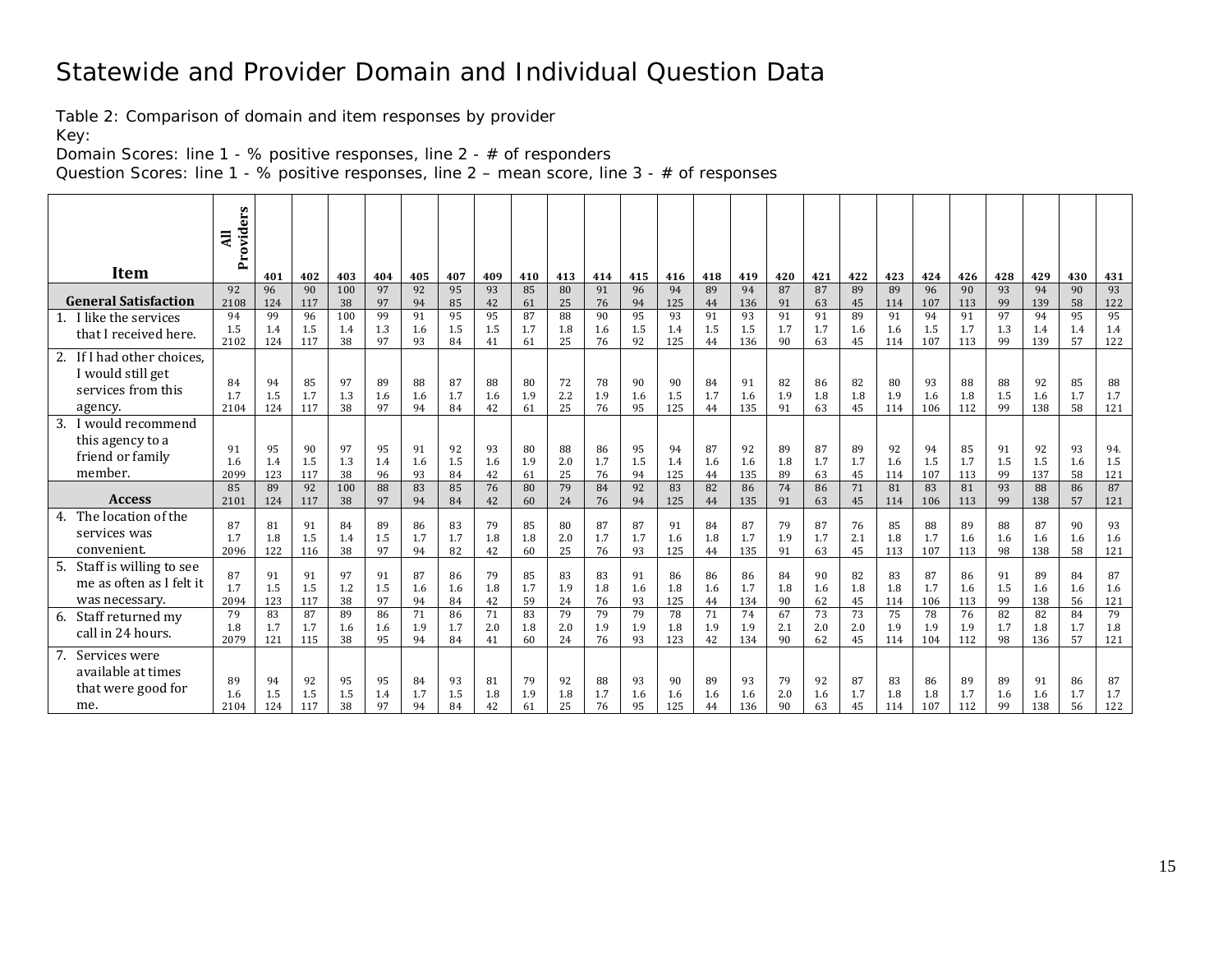|                                                                                                                        | Providers<br>Ę    |                  |                  |                  |                 |                 |                 |                     |                 |                  |                 |                 |                  |                 |                  |                 |                 |                 |                  |                  |                  |                 |                  |                  |                  |
|------------------------------------------------------------------------------------------------------------------------|-------------------|------------------|------------------|------------------|-----------------|-----------------|-----------------|---------------------|-----------------|------------------|-----------------|-----------------|------------------|-----------------|------------------|-----------------|-----------------|-----------------|------------------|------------------|------------------|-----------------|------------------|------------------|------------------|
| Item                                                                                                                   |                   |                  |                  |                  |                 |                 |                 |                     |                 |                  |                 |                 |                  |                 |                  |                 |                 |                 |                  |                  |                  |                 |                  |                  |                  |
| <b>Quality and</b>                                                                                                     |                   | 401              | 402              | 403              | 404             | 405             | 407             | 409                 | 410             | 413              | 414             | 415             | 416              | 418             | 419              | 420             | 421             | 422             | 423              | 424              | 426              | 428             | 429              | 430              | 431              |
| Appropriateness                                                                                                        | 90<br>2099        | 92<br>124        | 90<br>117        | 97<br>38         | 93<br>96        | 90<br>93        | 92<br>84        | 88<br>42            | 82<br>60        | 92<br>25         | 81<br>75        | 87<br>93        | 96<br>125        | 86<br>44        | 95<br>136        | 90<br>90        | 89<br>63        | 87<br>45        | 91<br>114        | 81<br>107        | 90<br>113        | 93<br>99        | 86<br>137        | 88<br>57         | 95<br>122        |
| 10. Staff here believe I<br>can grow, change<br>and recover.                                                           | 89<br>1.6<br>2095 | 93<br>1.4<br>122 | 87<br>1.5<br>117 | 97<br>1.4<br>38  | 92<br>1.4<br>97 | 83<br>1.6<br>93 | 88<br>1.6<br>83 | 85<br>1.5<br>41     | 85<br>1.7<br>61 | 92<br>1.7<br>25  | 81<br>1.8<br>74 | 90<br>1.7<br>92 | 97<br>1.4<br>125 | 84<br>1.7<br>43 | 92<br>1.5<br>136 | 89<br>1.7<br>90 | 87<br>1.7<br>63 | 89<br>1.7<br>45 | 87<br>1.7<br>114 | 84<br>1.6<br>107 | 89<br>1.6<br>113 | 94<br>1.5<br>99 | 87<br>1.6<br>137 | 88<br>1.6<br>58  | 92<br>1.5<br>122 |
| 12. I feel free to<br>complain.                                                                                        | 81<br>1.8<br>2095 | 88<br>1.6<br>121 | 79<br>1.8<br>117 | 89<br>1.5<br>38  | 86<br>1.7<br>97 | 76<br>1.8<br>93 | 83<br>1.7<br>83 | 79<br>1.8<br>42     | 72<br>2.0<br>61 | 80<br>1.9<br>25  | 75<br>2.0<br>75 | 82<br>1.8<br>91 | 83<br>1.7<br>125 | 73<br>2.1<br>44 | 81<br>1.8<br>136 | 86<br>1.7<br>91 | 83<br>1.8<br>63 | 84<br>1.8<br>45 | 85<br>1.8<br>113 | 80<br>1.8<br>107 | 78<br>1.8<br>111 | 87<br>1.8<br>99 | 76<br>1.9<br>138 | 79<br>1.7<br>58  | 84<br>1.8<br>122 |
| 13. I was given<br>information about<br>my rights.                                                                     | 91<br>1.6<br>2099 | 92<br>1.5<br>123 | 92<br>1.5<br>117 | 95<br>1.3<br>38  | 94<br>1.4<br>97 | 91<br>1.5<br>93 | 96<br>1.5<br>84 | 91<br>1.5<br>42     | 85<br>1.8<br>61 | 88<br>1.8<br>25  | 80<br>1.8<br>74 | 94<br>1.6<br>93 | 91<br>1.6<br>124 | 93<br>1.6<br>44 | 90<br>1.6<br>136 | 86<br>1.7<br>90 | 92<br>1.6<br>63 | 89<br>1.6<br>45 | 86<br>1.5<br>113 | 86<br>1.7<br>107 | 95<br>1.5<br>113 | 95<br>1.4<br>99 | 91<br>1.6<br>138 | 93<br>1.5<br>58  | 95<br>1.4<br>122 |
| 14. Staff encouraged me<br>to take<br>responsibility for<br>how I live my life.                                        | 90<br>1.6<br>2095 | 95<br>1.5<br>124 | 89<br>1.6<br>117 | 100<br>1.3<br>38 | 95<br>1.4<br>97 | 88<br>1.6<br>92 | 88<br>1.6<br>84 | 88<br>1.6<br>41     | 79<br>1.8<br>61 | 96<br>1.6<br>25  | 88<br>1.7<br>76 | 87<br>1.7<br>93 | 94<br>1.4<br>125 | 77<br>1.8<br>44 | 93<br>1.5<br>135 | 89<br>1.7<br>89 | 89<br>1.7<br>63 | 89<br>1.6<br>44 | 92<br>1.6<br>113 | 83<br>1.8<br>106 | 87<br>1.7<br>112 | 93<br>1.5<br>99 | 86<br>1.6<br>138 | 91.<br>1.6<br>57 | 93<br>1.6<br>122 |
| 15.Staff told me what<br>side effects to watch<br>out for.                                                             | 77<br>1.9<br>2076 | 82<br>1.7<br>124 | 80<br>1.8<br>116 | 87<br>1.6<br>38  | 82<br>1.7<br>96 | 76<br>1.8<br>92 | 76<br>1.9<br>83 | 71<br>2.0<br>41     | 64<br>2.2<br>59 | 96<br>1.7<br>25  | 72<br>2.1<br>74 | 74<br>2.0<br>93 | 78<br>1.8<br>125 | 73<br>2.0<br>44 | 81<br>1.8<br>134 | 75<br>2.0<br>88 | 77<br>1.9<br>62 | 84<br>1.8<br>45 | 81<br>1.8<br>113 | 69<br>2.1<br>104 | 77<br>1.9<br>111 | 81<br>1.8<br>99 | 71<br>2.1<br>134 | 80<br>1.8<br>56  | 76<br>1.8<br>120 |
| 16. Staff respected my<br>wishes about who is<br>and who is not to be<br>given information<br>about my treatment.      | 92<br>1.5<br>2083 | 94<br>1.5<br>124 | 88<br>1.6<br>117 | 97<br>1.3<br>38  | 95<br>1.3<br>96 | 91<br>1.5<br>93 | 94<br>1.5<br>84 | 90<br>1.5<br>41     | 87<br>1.8<br>60 | 100<br>1.4<br>25 | 87<br>1.7<br>74 | 93<br>1.6<br>93 | 94<br>1.4<br>124 | 91<br>1.5<br>44 | 93<br>1.5<br>133 | 92<br>1.6<br>89 | 84<br>1.7<br>63 | 91<br>1.6<br>45 | 93<br>1.5<br>113 | 86<br>1.7<br>105 | 94<br>1.5<br>112 | 98<br>1.4<br>98 | 86<br>1.6<br>132 | 90<br>1.5<br>58  | 92<br>1.5<br>122 |
| 18. Staff were sensitive<br>to my cultural<br>background.                                                              | 78<br>1.8<br>2080 | 86<br>1.7<br>123 | 79<br>1.8<br>116 | 74<br>1.8<br>38  | 87<br>1.5<br>95 | 71<br>1.9<br>94 | 81<br>1.7<br>83 | 73<br>$2.0\,$<br>41 | 73<br>2.0<br>60 | 80<br>1.9<br>25  | 73<br>2.1<br>75 | 87<br>1.8<br>91 | 76<br>1.8<br>123 | 79<br>1.9<br>42 | 78<br>1.9<br>135 | 71<br>2.0<br>90 | 80<br>1.8<br>61 | 80<br>1.8<br>44 | 78<br>1.8<br>114 | 71<br>1.9<br>105 | 79<br>1.8<br>112 | 83<br>1.7<br>99 | 77<br>1.8<br>137 | 81<br>1.7<br>57  | 79<br>1.8<br>120 |
| 19. Staff helped me<br>obtain the<br>information I<br>needed so that I<br>could take charge of<br>managing my illness. | 86<br>1.7<br>2085 | 92<br>1.5<br>122 | 85<br>1.7<br>117 | 87<br>1.5<br>38  | 92<br>1.4<br>96 | 81<br>1.7<br>93 | 88<br>1.7<br>83 | 91<br>1.8<br>42     | 83<br>1.9<br>60 | 92<br>1.8<br>24  | 74<br>2.0<br>74 | 82<br>1.8<br>93 | 92<br>1.5<br>125 | 77<br>1.8<br>44 | 91<br>1.6<br>135 | 78<br>1.9<br>90 | 86<br>1.7<br>64 | 82<br>1.8<br>45 | 88<br>1.7<br>112 | 85<br>1.7<br>107 | 89<br>1.7<br>113 | 89<br>1.6<br>96 | 78<br>1.8<br>134 | 81<br>1.7<br>57  | 89<br>1.6<br>121 |
| 20. I was encouraged to<br>use consumer-run<br>programs.                                                               | 77<br>1.8<br>2085 | 89<br>1.6<br>122 | 72<br>2.0<br>116 | 79<br>1.7<br>38  | 85<br>1.6<br>96 | 69<br>1.9<br>93 | 81<br>1.8<br>83 | 81<br>1.7<br>42     | 68<br>2.1<br>60 | 68<br>2.0<br>25  | 82<br>1.8<br>74 | 71<br>2.0<br>92 | 83<br>1.6<br>124 | 55<br>2.3<br>44 | 79<br>1.8<br>135 | 76<br>2.0<br>90 | 73<br>2.0<br>63 | 68<br>1.9<br>44 | 70<br>2.1<br>114 | 70<br>2.0<br>107 | 79<br>1.8<br>113 | 81<br>1.8<br>95 | 79<br>1.8<br>136 | 88<br>1.6<br>57  | 78<br>1.9<br>122 |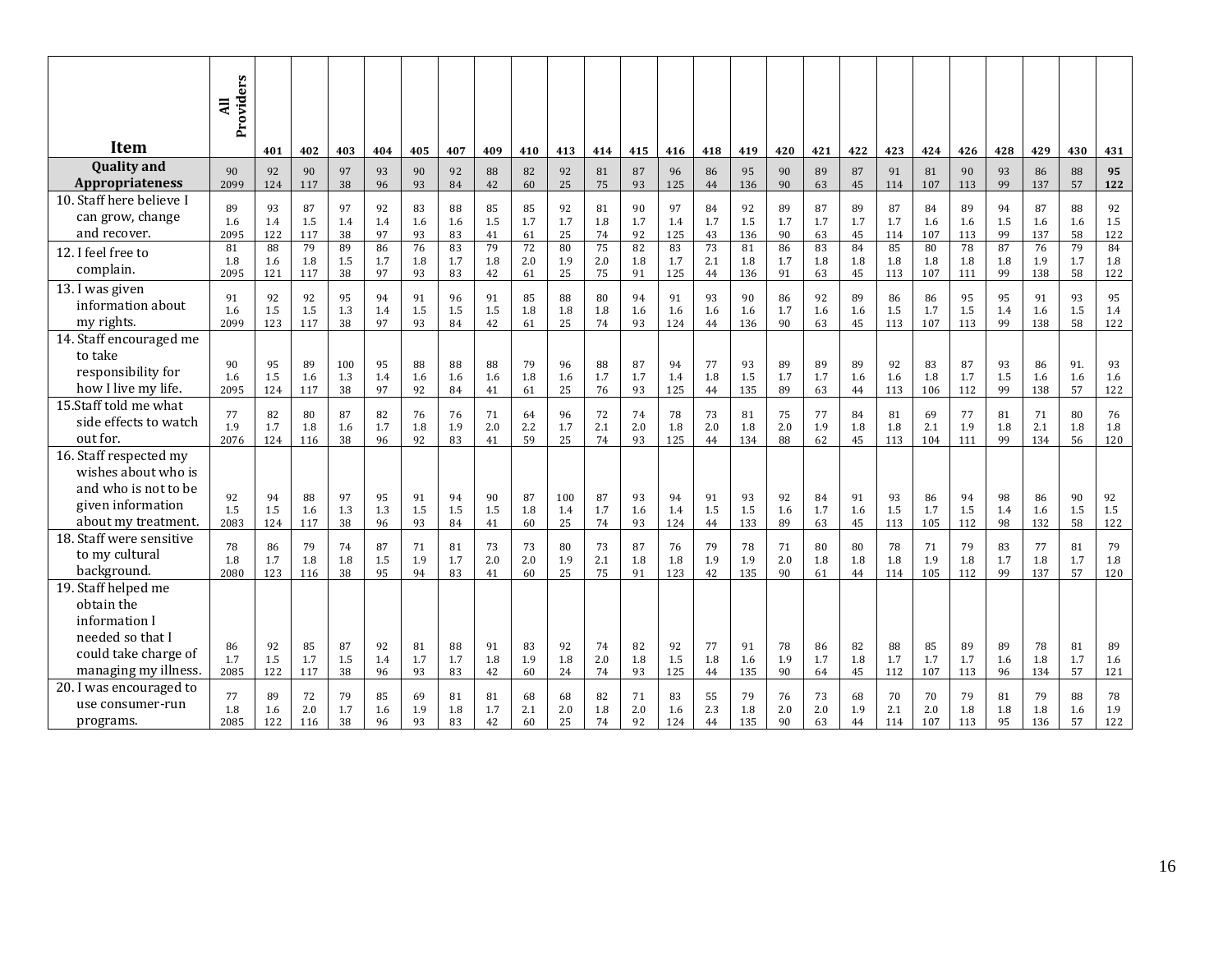|                                                                                                                  | Providers<br>$\overline{a}$    |                               |                               |                              |                              |                              |                              |                              |                              |                               |                              |                              |                               |                              |                               |                              |                              |                              |                               |                               |                               |                              |                               |                              |                               |
|------------------------------------------------------------------------------------------------------------------|--------------------------------|-------------------------------|-------------------------------|------------------------------|------------------------------|------------------------------|------------------------------|------------------------------|------------------------------|-------------------------------|------------------------------|------------------------------|-------------------------------|------------------------------|-------------------------------|------------------------------|------------------------------|------------------------------|-------------------------------|-------------------------------|-------------------------------|------------------------------|-------------------------------|------------------------------|-------------------------------|
| <b>Item</b>                                                                                                      |                                | 401                           | 402                           | 403                          | 404                          | 405                          | 407                          | 409                          | 410                          | 413                           | 414                          | 415                          | 416                           | 418                          | 419                           | 420                          | 421                          | 422                          | 423                           | 424                           | 426                           | 428                          | 429                           | 430                          | 431                           |
| Participation in<br><b>Treatment Planning</b>                                                                    | 79<br>2072                     | 85<br>123                     | 78<br>116                     | 90<br>38                     | 84<br>97                     | 72<br>93                     | 79<br>84                     | 71<br>41                     | 71<br>59                     | 83<br>24                      | 68<br>75                     | 81<br>90                     | 83<br>125                     | 80<br>44                     | 85<br>132                     | 74<br>88                     | 68<br>62                     | 76<br>45                     | 79<br>114                     | 77<br>105                     | 75<br>112                     | 90<br>97                     | 68<br>136                     | 79<br>57                     | 85<br>121                     |
| 11. I felt comfortable<br>asking questions<br>about my treatment<br>and medication.<br>17. I. not staff, decided | 89<br>1.6<br>2095<br>77        | 93<br>1.5<br>123<br>85        | 91<br>1.6<br>116<br>74        | 95<br>1.3<br>38<br>87        | 96<br>1.4<br>97<br>83        | 85<br>1.6<br>93<br>75        | 92<br>1.6<br>84<br>77        | 83<br>1.7<br>41<br>69        | 82<br>1.8<br>61<br>68        | 80<br>1.9<br>25<br>92         | 79<br>1.9<br>75<br>72        | 90<br>1.7<br>93<br>82        | 91<br>1.5<br>125<br>82        | 86<br>1.7<br>44<br>80        | 90<br>1.6<br>135<br>86        | 87<br>1.8<br>91<br>74        | 84<br>1.7<br>64<br>70        | 96<br>1.6<br>45<br>67        | 90<br>1.6<br>114<br>76        | 86<br>1.7<br>107<br>75        | 89<br>1.6<br>112<br>71        | 95<br>1.4<br>99<br>88        | 82<br>1.8<br>134<br>69        | 86<br>1.6<br>58<br>68        | 89<br>1.6<br>121<br>80        |
| my treatment goals.                                                                                              | 1.9<br>2081                    | 1.7<br>123                    | 1.9<br>117                    | 1.6<br>38                    | 1.7<br>96                    | 1.9<br>94                    | 1.8<br>84                    | 2.1<br>42                    | 2.2<br>59                    | 1.7<br>24                     | 2.2<br>75                    | 1.8<br>90                    | 1.7<br>125                    | 1.8<br>44                    | 1.8<br>133                    | 2.1<br>88                    | 2.2<br>62                    | 2.1<br>45                    | 2.0<br>114                    | 1.9<br>105                    | 2.0<br>113                    | 1.6<br>97                    | 2.0<br>134                    | 2.0<br>57                    | 1.8<br>122                    |
| <b>Treatment Outcomes</b>                                                                                        | 67<br>2068                     | 73<br>124                     | 67<br>116                     | 90<br>38                     | 62<br>95                     | 67<br>92                     | 63<br>81                     | 74<br>42                     | 56<br>59                     | 84<br>25                      | 60<br>74                     | 61<br>92                     | 73<br>125                     | 67<br>42                     | 75<br>136                     | 72<br>88                     | 79<br>61                     | 47<br>45                     | 67<br>113                     | 68<br>103                     | 68<br>109                     | 62<br>95                     | 60<br>136                     | 70<br>56                     | 65<br>122                     |
| 21. I deal more<br>effectively with daily<br>problems.<br>22. I am better able to                                | 79<br>1.9<br>2084<br>77<br>2.0 | 86<br>1.7<br>122<br>84<br>1.8 | 78<br>2.0<br>117<br>75<br>2.0 | 89<br>1.7<br>38<br>89<br>1.6 | 84<br>1.7<br>96<br>77<br>1.8 | 77<br>1.9<br>92<br>73<br>1.9 | 80<br>2.0<br>83<br>69<br>2.1 | 88<br>1.7<br>42<br>79<br>1.9 | 72<br>2.2<br>60<br>73<br>2.1 | 100<br>1.6<br>25<br>92<br>1.8 | 73<br>2.1<br>75<br>71<br>2.1 | 73<br>2.0<br>92<br>72<br>2.1 | 84<br>1.8<br>124<br>84<br>1.8 | 72<br>2.0<br>43<br>81<br>2.0 | 86<br>1.8<br>136<br>84<br>1.8 | 79<br>2.0<br>91<br>80<br>2.0 | 85<br>1.8<br>61<br>82<br>1.9 | 66<br>2.0<br>44<br>64<br>2.0 | 78<br>1.9<br>113<br>74<br>2.0 | 76<br>1.9<br>105<br>76<br>2.0 | 78<br>1.9<br>110<br>80<br>1.9 | 76<br>1.9<br>98<br>65<br>2.1 | 72<br>2.1<br>138<br>70<br>2.1 | 79<br>1.8<br>58<br>77<br>1.8 | 79<br>1.9<br>122<br>75<br>2.0 |
| control my life.<br>23. I am better able to<br>deal with crisis.                                                 | 2085<br>72<br>2.1              | 121<br>76<br>1.9              | 117<br>74<br>2.1              | 38<br>87<br>1.7              | 96<br>72<br>1.9              | 93<br>75<br>1.9              | 84<br>68<br>2.2              | 42<br>76<br>2.0              | 60<br>65<br>2.3              | 25<br>84<br>1.8               | 75<br>56<br>2.4              | 92<br>59<br>2.3              | 123<br>83<br>1.8              | 43<br>70<br>2.0              | 136<br>77<br>1.9              | 90<br>74<br>2.1              | 62<br>80<br>2.0              | 45<br>60<br>2.2              | 113<br>73<br>2.0              | 106<br>63<br>2.2              | 110<br>70<br>2.1              | 98<br>62<br>2.2              | 138<br>66<br>2.2              | 57<br>75<br>1.9              | 122<br>77<br>2.0              |
| 24. I am getting along<br>better with my<br>family.                                                              | 2091<br>69<br>2.1<br>2031      | 123<br>70<br>2.1<br>122       | 117<br>71<br>2.1<br>112       | 38<br>81<br>1.7<br>37        | 96<br>69<br>2.0<br>94        | 93<br>69<br>2.0<br>87        | 83<br>72<br>2.0<br>79        | 42<br>57<br>2.3<br>42        | 60<br>76<br>2.0<br>58        | 25<br>72<br>2.2<br>25         | 75<br>60<br>2.3<br>73        | 92<br>69<br>2.4<br>88        | 124<br>73<br>2.0<br>124       | 43<br>75<br>2.0<br>40        | 136<br>70<br>2.1<br>135       | 91<br>80<br>2.0<br>89        | 61<br>76<br>1.9<br>59        | 45<br>50<br>2.4<br>44        | 114<br>64<br>2.1<br>112       | 106<br>77<br>2.1<br>103       | 111<br>71<br>2.1<br>107       | 99<br>64<br>2.2<br>92        | 139<br>58<br>2.4<br>129       | 57<br>70<br>2.1<br>56        | 122<br>68<br>2.2<br>122       |
| 25. I do better in social<br>situations.                                                                         | 63<br>2.2<br>2050              | 69<br>2.1<br>122              | 60<br>2.3<br>113              | 82<br>1.9<br>38              | 55<br>2.3<br>95              | 54<br>2.2<br>89              | 56<br>2.4<br>79              | 76<br>2.0<br>42              | 53<br>2.5<br>58              | 88<br>1.9<br>25               | 60<br>2.4<br>74              | 60<br>2.4<br>90              | 75<br>2.1<br>124              | 62<br>2.2<br>42              | 74<br>1.9<br>136              | 71<br>2.1<br>88              | 79<br>2.0<br>61              | 44<br>2.4<br>45              | 65<br>2.2<br>113              | 64<br>2.3<br>105              | 61<br>2.3<br>107              | 43<br>2.5<br>95              | 56<br>2.5<br>133              | 71<br>2.1<br>55              | 66<br>2.2<br>120              |
| 26. I do better in school<br>and/or work.                                                                        | 50<br>2.4<br>1969              | 57<br>2.3<br>116              | 49<br>2.5<br>113              | 66<br>2.1<br>38              | 47<br>2.4<br>91              | 52<br>2.3<br>88              | 46<br>2.4<br>79              | 46.<br>2.4<br>39             | 46<br>2.5<br>56              | 55<br>2.5<br>22               | 48<br>2.5<br>71              | 38<br>2.7<br>84              | 50<br>2.4<br>122              | 54<br>2.3<br>41              | 52<br>2.3<br>136              | 68<br>2.2<br>80              | 57<br>2.3<br>58              | 47<br>2.5<br>45              | 48<br>2.5<br>111              | 46<br>2.5<br>233              | 52<br>2.4<br>103              | 42<br>2.6<br>89              | 42<br>2.5<br>125              | 62<br>2.2<br>53              | 50<br>2.4<br>117              |
| 27. My housing situation<br>has improved.                                                                        | 60<br>2.2<br>2044              | 69<br>2.1<br>122              | 69<br>2.0<br>116              | 66<br>2.0<br>38              | 60<br>2.2<br>93              | 52<br>2.2<br>90              | 54<br>2.3<br>81              | 66<br>2.1<br>41              | 63<br>2.2<br>57              | 92<br>1.7<br>25               | 58<br>2.3<br>72              | 55<br>2.3<br>91              | 50<br>2.4<br>123              | 46<br>2.5<br>41              | 64<br>2.1<br>135              | 69<br>2.1<br>83              | 79<br>2.0<br>61              | 51<br>2.4<br>45              | 52<br>2.4<br>114              | 59<br>2.3<br>103              | 59<br>2.3<br>110              | 52<br>2.4<br>92              | 59<br>2.3<br>135              | 62<br>2.3<br>55              | 57<br>2.3<br>122              |
| 28. My symptoms are<br>not bothering me as<br>much.                                                              | 63<br>2.3<br>2055              | 66<br>2.2<br>120              | 63<br>2.3<br>116              | 79<br>1.9<br>38              | 60<br>2.3<br>95              | 71<br>2.0<br>90              | 56<br>2.4<br>81              | 61.<br>2.2<br>41             | 50<br>2.6<br>58              | 79<br>2.0<br>24               | 57<br>2.4<br>74              | 63<br>2.3<br>90              | 69<br>2.2<br>124              | 56<br>2.4<br>41              | 72<br>2.1<br>136              | 67<br>2.3<br>88              | 66<br>2.2<br>62              | 52<br>2.4<br>44              | 61<br>2.4<br>114              | 68<br>2.3<br>102              | 59<br>2.4<br>108              | 56<br>2.5<br>95              | 61<br>2.4<br>136              | 68<br>2.3<br>56              | 57<br>2.5<br>122              |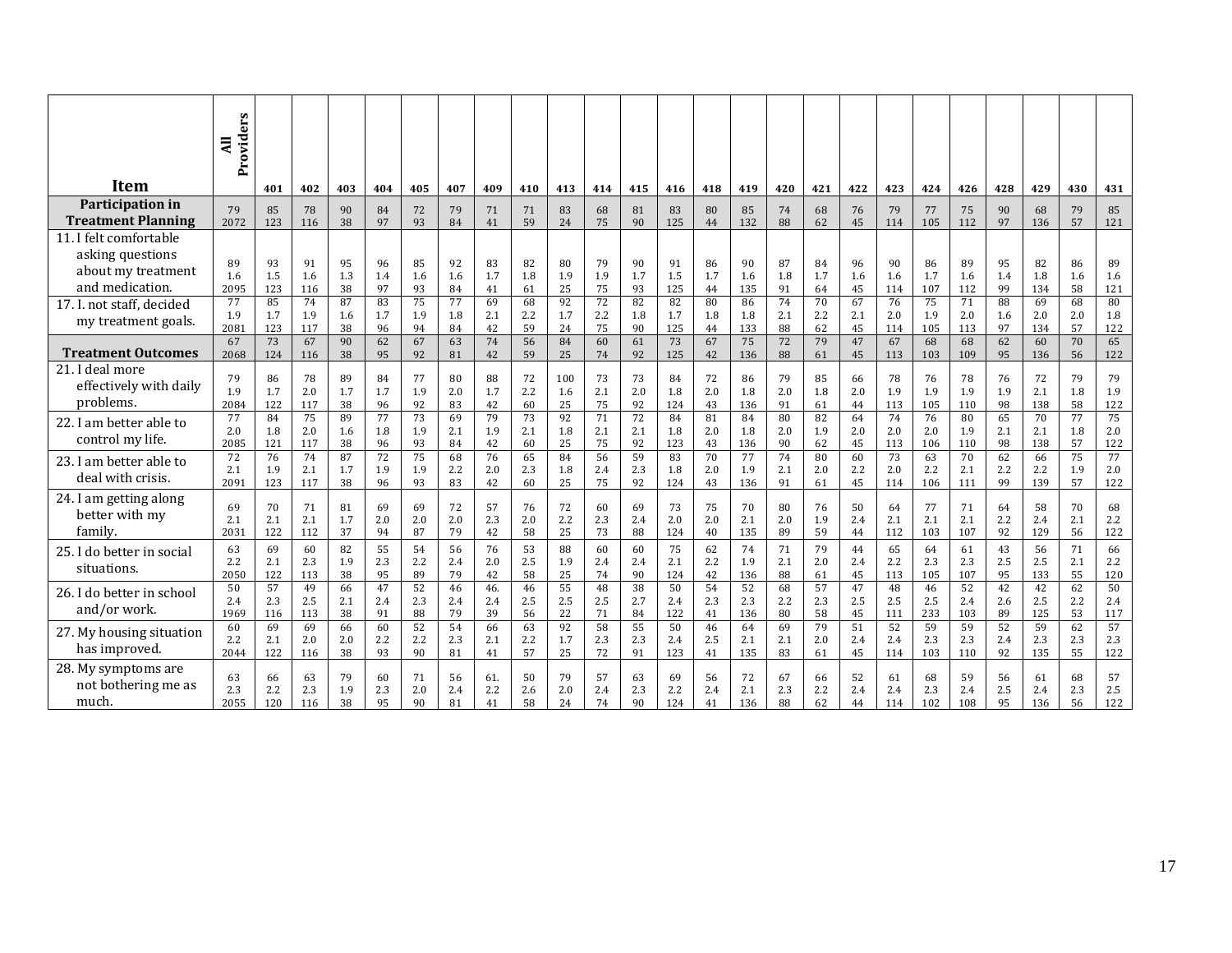|                                                                                   | Providers<br>$\overline{a}$ |                  |                  |                 |                 |                 |                 |                 |                 |                 |                 |                 |                  |                 |                  |                 |                 |                 |                  |                  |                  |                 |                  |                 |                  |
|-----------------------------------------------------------------------------------|-----------------------------|------------------|------------------|-----------------|-----------------|-----------------|-----------------|-----------------|-----------------|-----------------|-----------------|-----------------|------------------|-----------------|------------------|-----------------|-----------------|-----------------|------------------|------------------|------------------|-----------------|------------------|-----------------|------------------|
| <b>Item</b>                                                                       |                             | 401              | 402              | 403             | 404             | 405             | 407             | 409             | 410             | 413             | 414             | 415             | 416              | 418             | 419              | 420             | 421             | 422             | 423              | 424              | 426              | 428             | 429              | 430             | 431              |
| Functioning*                                                                      | 66                          | 72               | 60               | 74              | 65              | 63              | 63              | 69              | 50              | 88              | 56              | 63              | 74               | 62              | 77               | 71              | 70              | 51              | 62               | 64               | 67               | 62              | 59               | 76              | 62               |
|                                                                                   | 2063                        | 123              | 117              | 38              | 95              | 90              | 81              | 42              | 58              | 25              | 75              | 91              | 125              | 42              | 135              | 87              | 60              | 43              | 114              | 106              | 109              | 96              | 136              | 54              | 122              |
| 29. I do things that are                                                          | 71                          | 76               | 64               | 71              | 73              | 74              | 64              | 78              | 62              | 100             | 65              | 69              | 74               | 68              | 83               | 76              | 79              | 59              | 69               | 70               | 70               | 66              | 67               | 80              | 73               |
| more meaningful to                                                                | 2.1                         | 2.0              | 2.2              | 1.9             | 2.1             | 1.9             | 2.2             | 2.0             | 2.3             | 1.7             | 2.1             | 2.1             | 2.0              | 2.2             | 1.8              | 2.0             | 1.9             | 2.2             | 2.1              | 2.2              | 2.1              | 2.2             | 2.2              | 1.9             | 2.1              |
| me.                                                                               | 2052                        | 122              | 115              | 38              | 92              | 90              | 81              | 41              | 58              | 25              | 74              | 91              | 125              | 42              | 132              | 88              | 61              | 44              | 112              | 106              | 107              | 96              | 135              | 56              | 121              |
| 30. I am better able to                                                           | 74                          | 80               | 68               | 79              | 72              | 71              | 75              | 83              | 69              | 96              | 64              | 71              | 81               | 68              | 83               | 79              | 80              | 59              | 68               | 72               | 74               | 67              | 67               | 82              | 70               |
| take care of my                                                                   | 2.0                         | 1.9              | 2.1              | 1.8             | 2.0             | 2.0             | 2.1             | 1.9             | 2.2             | 1.7             | 2.1             | 2.1             | 1.9              | 2.1             | 1.9              | 2.0             | 2.0             | 2.2             | 2.1              | 2.1              | 2.0              | 2.1             | 2.2              | 1.9             | 2.1              |
| needs.                                                                            | 2060                        | 122              | 117              | 38              | 95              | 90              | 80              | 41              | 58              | 25              | 75              | 91              | 125              | 42              | 136              | 86              | 61              | 44              | 114              | 106              | 108              | 95              | 135              | 55              | 121              |
| 31. I am better able to                                                           | 67                          | 74               | 62               | 82              | 65              | 63              | 63              | 76              | 58              | 88              | 56              | 63              | 76               | 67              | 79               | 72              | 73              | 63              | 64               | 64               | 68               | 60              | 58               | 77              | 61               |
| handle things when                                                                | 2.2                         | 2.0              | 2.3              | 1.8             | 2.1             | 2.2             | 2.3             | 2.1             | 2.4             | 1.8             | 2.5             | 2.2             | 2.0              | 2.3             | 1.9              | 2.1             | 2.2             | 2.1             | 2.2              | 2.2              | 2.3              | 2.3             | 2.5              | 1.9             | 2.3              |
| they go wrong.                                                                    | 2056                        | 121              | 117              | 38              | 95              | 89              | 82              | 42              | 57              | 25              | 75              | 91              | 123              | 42              | 135              | 87              | 59              | 43              | 114              | 105              | 109              | 96              | 136              | 53              | 122              |
| 32. I am better able to                                                           | 68                          | 73               | 63               | 74              | 73              | 65              | 61              | 76              | 60              | 88              | 60              | 69              | 73               | 71              | 78               | 76              | 74              | 54              | 65               | 67               | 71               | 65              | 64               | 70              | 61               |
| do things that I want                                                             | 2.1                         | 2.0              | 2.3              | 1.9             | 2.1             | 2.1             | 2.3             | 2.0             | 2.3             | 1.9             | 2.3             | 2.1             | 2.0              | 2.1             | 1.9              | 2.1             | 2.0             | 2.2             | 2.2              | 2.2              | 2.2              | 2.2             | 2.3              | 2.1             | 2.2              |
| to do.                                                                            | 2044                        | 121              | 117              | 38              | 94              | 89              | 82              | 42              | 58              | 25              | 74              | 89              | 123              | 42              | 132              | 87              | 58              | 43              | 113              | 103              | 108              | 96              | 135              | 54              | 121              |
| Social Connectedness*                                                             | 62                          | 68               | 62               | 68              | 62              | 66              | 53              | 71              | 63              | 76              | 66              | 63              | 67               | 67              | 68               | 67              | 70              | 59              | 70               | 67               | 69               | 64              | 58               | 79              | 60               |
|                                                                                   | 2068                        | 124              | 117              | 38              | 94              | 89              | 83              | 42              | 59              | 25              | 74              | 92              | 125              | 42              | 136              | 88              | 60              | 44              | 114              | 105              | 109              | 96              | 134              | 57              | 121              |
| 33. I am happy with the<br>friendships I have.                                    | 72<br>2.1<br>2069           | 76<br>2.0<br>123 | 69<br>2.1<br>117 | 68<br>2.0<br>38 | 74<br>2.0<br>94 | 76<br>1.9<br>89 | 64<br>2.3<br>83 | 76<br>1.9<br>42 | 71<br>2.2<br>59 | 84<br>1.9<br>25 | 75<br>1.9<br>76 | 69<br>2.1<br>92 | 70<br>2.2<br>125 | 60<br>2.2<br>42 | 75<br>2.0<br>136 | 77<br>2.1<br>88 | 73<br>2.0<br>60 | 61<br>2.3<br>44 | 74<br>2.1<br>114 | 75<br>2.0<br>105 | 75<br>1.9<br>108 | 75<br>2.0<br>96 | 66<br>2.3<br>134 | 77<br>2.2<br>57 | 72<br>2.1<br>121 |
| 34. I have people with                                                            | 75                          | 76               | 70               | 74              | 74              | 81              | 58              | 81              | 71              | 80              | 79              | 70              | 74               | 76              | 81               | 74              | 78              | 68              | 80               | 76               | 82               | 70              | 62               | 79              | 76               |
| whom I can do                                                                     | 2.0                         | 2.0              | 2.1              | 2.0             | 2.1             | 1.9             | 2.2             | 1.9             | 2.2             | 1.8             | 1.9             | 2.1             | 2.0              | 1.9             | 1.9              | 2.1             | 1.9             | 2.1             | 2.0              | 2.1              | 1.9              | 2.2             | 2.4              | 1.9             | 2.0              |
| enjoyable things.                                                                 | 2062                        | 123              | 117              | 38              | 94              | 88              | 83              | 41              | 58              | 25              | 75              | 92              | 125              | 42              | 136              | 86              | 60              | 44              | 113              | 104              | 109              | 96              | 133              | 57              | 122              |
| 35. I feel I belong in my<br>community.                                           | 57<br>2.4<br>2059           | 61<br>2.3<br>123 | 54<br>2.5<br>116 | 74<br>2.1<br>38 | 52<br>2.5<br>93 | 47<br>2.5<br>89 | 52<br>2.4<br>83 | 67<br>2.2<br>42 | 51<br>2.6<br>59 | 84<br>1.8<br>25 | 62<br>2.2<br>73 | 53<br>2.5<br>92 | 62<br>2.3<br>125 | 50<br>2.5<br>42 | 61<br>2.3<br>136 | 65<br>2.4<br>88 | 70<br>2.1<br>60 | 43<br>2.6<br>44 | 59<br>2.5<br>113 | 58<br>2.3<br>105 | 59<br>2.3<br>109 | 50<br>2.6<br>95 | 58<br>2.5<br>132 | 55<br>2.4<br>56 | 52<br>2.5<br>120 |
| 36. In a crisis, I would<br>have the support I<br>need from family or<br>friends. | 73<br>2.0<br>2058           | 78<br>2.0<br>122 | 72<br>2.1<br>115 | 74<br>2.0<br>38 | 74<br>2.0<br>94 | 80<br>1.8<br>89 | 65<br>2.2<br>83 | 81<br>2.0<br>42 | 74<br>2.1<br>58 | 72<br>2.1<br>25 | 72<br>2.0<br>74 | 70<br>2.0<br>92 | 71<br>2.1<br>124 | 79<br>1.7<br>42 | 68<br>2.1<br>135 | 76<br>2.0<br>88 | 76<br>1.8<br>58 | 64<br>2.2<br>44 | 80<br>2.0<br>114 | 75<br>2.0<br>105 | 77<br>1.9<br>108 | 74<br>2.0<br>95 | 66<br>2.3<br>134 | 86<br>1.6<br>57 | 69<br>2.1<br>121 |
| Service Environment*                                                              | 80                          | 82               | 82               | 90              | 83              | 82              | 85              | 83              | 75              | 83              | 64              | 84              | 79               | 83              | 78               | 79              | 67              | 74              | 77               | 81               | 80               | 91              | 69               | 79              | 83               |
|                                                                                   | 2044                        | 122              | 117              | 38              | 93              | 89              | 82              | 42              | 57              | 24              | 73              | 91              | 125              | 40              | 136              | 86              | 60              | 42              | 113              | 103              | 105              | 96              | 134              | 56              | 120              |
| 38. I feel safe                                                                   | 80                          | 82               | 83               | 82              | 84              | 83              | 86              | 83              | 74              | 80              | 67              | 83              | 81               | 78              | 79               | 82              | 66              | 71              | $\overline{77}$  | 79               | 83               | 90              | 71               | 77              | 81               |
|                                                                                   | 1.9                         | 1.8              | 1.8              | 1.6             | 1.7             | 1.7             | 1.7             | 1.8             | 2.0             | 1.9             | 2.2             | 1.8             | 1.8              | 1.8             | 1.8              | 1.9             | 2.3             | 2.1             | 2.0              | 1.9              | 1.9              | 1.6             | 2.1              | 1.9             | 1.8              |
|                                                                                   | 2064                        | 123              | 117              | 38              | 94              | 89              | 83              | 42              | 58              | 25              | 75              | 92              | 125              | 40              | 136              | 87              | 61              | 44              | 114              | 105              | 107              | 96              | 135              | 57              | 121              |
| 39. The surroundings<br>are clean.                                                | 90<br>1.6<br>2052           | 90<br>1.7<br>123 | 91<br>1.6<br>117 | 95<br>1.3<br>38 | 91<br>1.5<br>93 | 93<br>1.5<br>89 | 89<br>1.7<br>82 | 95<br>1.5<br>42 | 91<br>1.7<br>58 | 92<br>1.6<br>24 | 84<br>1.7<br>73 | 93<br>1.6<br>91 | 90<br>1.7<br>125 | 90<br>1.5<br>41 | 91<br>1.6<br>136 | 86<br>1.7<br>87 | 89<br>1.8<br>61 | 79<br>1.9<br>42 | 86<br>1.7<br>113 | 88<br>1.7<br>104 | 91<br>1.6<br>105 | 96<br>1.4<br>96 | 86<br>1.8<br>135 | 91<br>1.5<br>56 | 91<br>1.5<br>121 |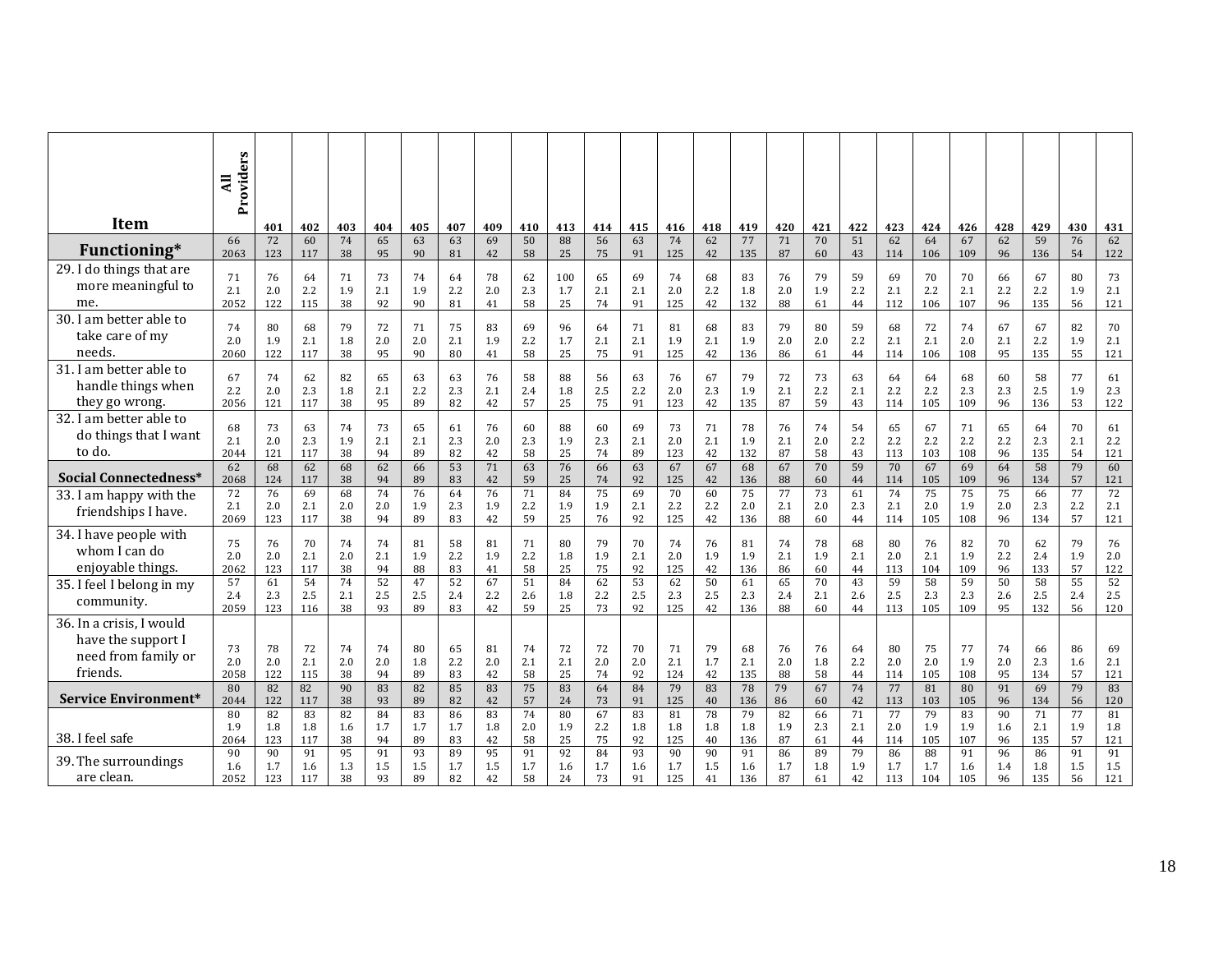| Item                        | ers<br>Provid<br>$\overline{a}$ | 401 | 402 | 403 | 404 | 405 | 407 | 409 | 410 | 413 | 414       | 415       | 416 | 418       | 419 | 420 | 421 | 422       | 423 | 424 | 426 | 428 | 429 | 430       | 431 |
|-----------------------------|---------------------------------|-----|-----|-----|-----|-----|-----|-----|-----|-----|-----------|-----------|-----|-----------|-----|-----|-----|-----------|-----|-----|-----|-----|-----|-----------|-----|
|                             | 84                              | 80  | 84  | 90  | 80  | 91  | 85  | 91  | 88  | 88  | 89        | 83        | 86  | 80        | 90  | 81  | 77  | 73        | 88  | 81  | 89  | 87  | 79  | 83        | 82  |
| <b>Living Situation*</b>    | 2065                            | 124 | 117 | 38  | 94  | 89  | 82  | 42  | 59  | 25  | 73        | 92        | 125 | 39        | 136 | 88  | 62  | 44        | 114 | 105 | 107 | 96  | 135 | 57        | 122 |
| 40. I feel safe where I     | 83                              | 79  | 81  | 87  | 74  | 85  | 85  | 88  | 88  | 80  | 67        | 82        | 86  | 88        | 85  | 87  | 77  | 71        | 85  | 80  | 90  | 85  | 76  | 77        | 81  |
|                             | 1.8                             | 1.9 | 1.8 | 1.5 | 2.0 | 1.7 | 1.8 | 1.8 | 1.7 | 1.9 | 2.2       | 1.8       | 1.8 | 1.7       | 1.8 | 1.8 | 1.9 | 2.0       | 1.8 | 1.9 | 1.6 | 1.8 | 2.0 | 1.9       | 1.8 |
| live.                       | 2061                            | 124 | 117 | 38  | 94  | 88  | 82  | 42  | 59  | 25  | 75        | 92        | 125 | 40        | 136 | 86  | 61  | 44        | 114 | 106 | 107 | 96  | 133 | 57        | 121 |
| 41. The place where I       | 85                              | 82  | 85  | 87  | 81  | 90  | 82  | 86  | 90  | 92  | 84        | 84        | 88  | 72        | 91  | 82  | 81  | 82        | 87  | 82  | 85  | 88  | 83  | 79        | 89  |
|                             | 1.8                             | 1.9 | 1.8 | 1.6 | 1.9 | 1.6 | 1.8 | 1.8 | 1.7 | 1.6 | 1.7       | 1.8       | 1.8 | 1.9       | 1.7 | 1.8 | 1.9 | 1.8       | 1.7 | 1.9 | 1.7 | 1.7 | 1.9 | 1.8       | 1.7 |
| live is clean.              | 2064                            | 123 | 117 | 38  | 94  | 89  | 82  | 42  | 59  | 24  | 73        | 92        | 125 | 39        | 136 | 88  | 62  | 44        | 114 | 105 | 107 | 96  | 135 | 57        | 122 |
| 42. The location where I    | 80                              | 86  | 77  | 89  | 82  | 73  | 86  | 93  | 80  | 88  | 84        | 75        | 75  | 79        | 89  | 74  | 77  | 80        | 81  | 77  | 78  | 78  | 81  | 72        | 73  |
| live is convenient.         | 1.9                             | 1.8 | 1.9 | 1.6 | 1.8 | 2.0 | 1.8 | 1.6 | 1.9 | 1.6 | 1.7       | 2.0       | 2.0 | 1.9       | 1.7 | 2.1 | 2.0 | 1.9       | 1.8 | 1.9 | 1.8 | 2.0 | 1.9 | 1.9       | 2.1 |
|                             | 2060                            | 124 | 117 | 38  | 93  | 89  | 81  | 42  | 59  | 25  | 74        | 92        | 125 | 38        | 136 | 87  | 62  | 44        | 114 | 105 | 106 | 96  | 135 | 57        | 122 |
| Other Items Not In          |                                 |     |     |     |     |     |     |     |     |     |           |           |     |           |     |     |     |           |     |     |     |     |     |           |     |
| Scales*                     |                                 |     |     |     |     |     |     |     |     |     |           |           |     |           |     |     |     |           |     |     |     |     |     |           |     |
| 8.<br>I was able to get all |                                 |     |     |     |     |     |     |     |     |     |           |           |     |           |     |     |     |           |     |     |     |     |     |           |     |
| the services I              | 87                              | 89  | 91  | 97  | 94  | 86  | 92  | 86  | 80  | 84  | 87        | 89        | 91  | 84        | 86  | 82  | 89  | 80        | 85  | 85  | 84  | 83  | 83  | 86        | 90  |
|                             |                                 | 1.6 | 1.6 | 1.5 | 1.5 | 1.7 | 1.6 | 1.8 | 1.9 | 2.0 | 1.8       | 1.7       | 1.6 | 1.7       | 1.7 | 1.9 | 1.7 | 1.8       | 1.8 | 1.7 | 1.8 | 1.6 | 1.8 | 1.7       | 1.6 |
| thought I needed.           | 2097                            | 122 | 117 | 38  | 95  | 93  | 84  | 42  | 61  | 25  | 76        | 93        | 125 | 44        | 136 | 91  | 64  | 45        | 113 | 106 | 112 | 98  | 138 | 57        | 122 |
| i was able to see a<br>9.   | 72                              | 77  | 83  | 68  | 78  | 69  | 68  | 69  | 60. | 72  |           |           | 75  |           | 67  | 55  | 81  |           | 72  | 73  | 67  | 74  | 69  |           | 67  |
| psychiatrist when I         | 2.0                             | 1.9 | 1.8 | 1.9 | 1.8 | 2.0 | 2.1 | 2.1 | 2.2 | 2.3 | 72<br>2.0 | 76<br>2.0 | 1.8 | 74<br>1.9 | 2.2 | 2.4 | 1.8 | 67<br>2.1 | 2.0 | 2.1 | 2.1 | 2.0 | 2.1 | 85<br>1.7 | 2.1 |
| wanted to.                  | 2072                            | 122 | 117 | 38  | 95  | 91  | 83  | 42  | 58  | 25  | 74        | 91        | 125 | 43        | 135 | 89  | 63  | 45        | 113 | 103 | 111 | 97  | 134 | 58        | 120 |

\*National data will not be available for these domains.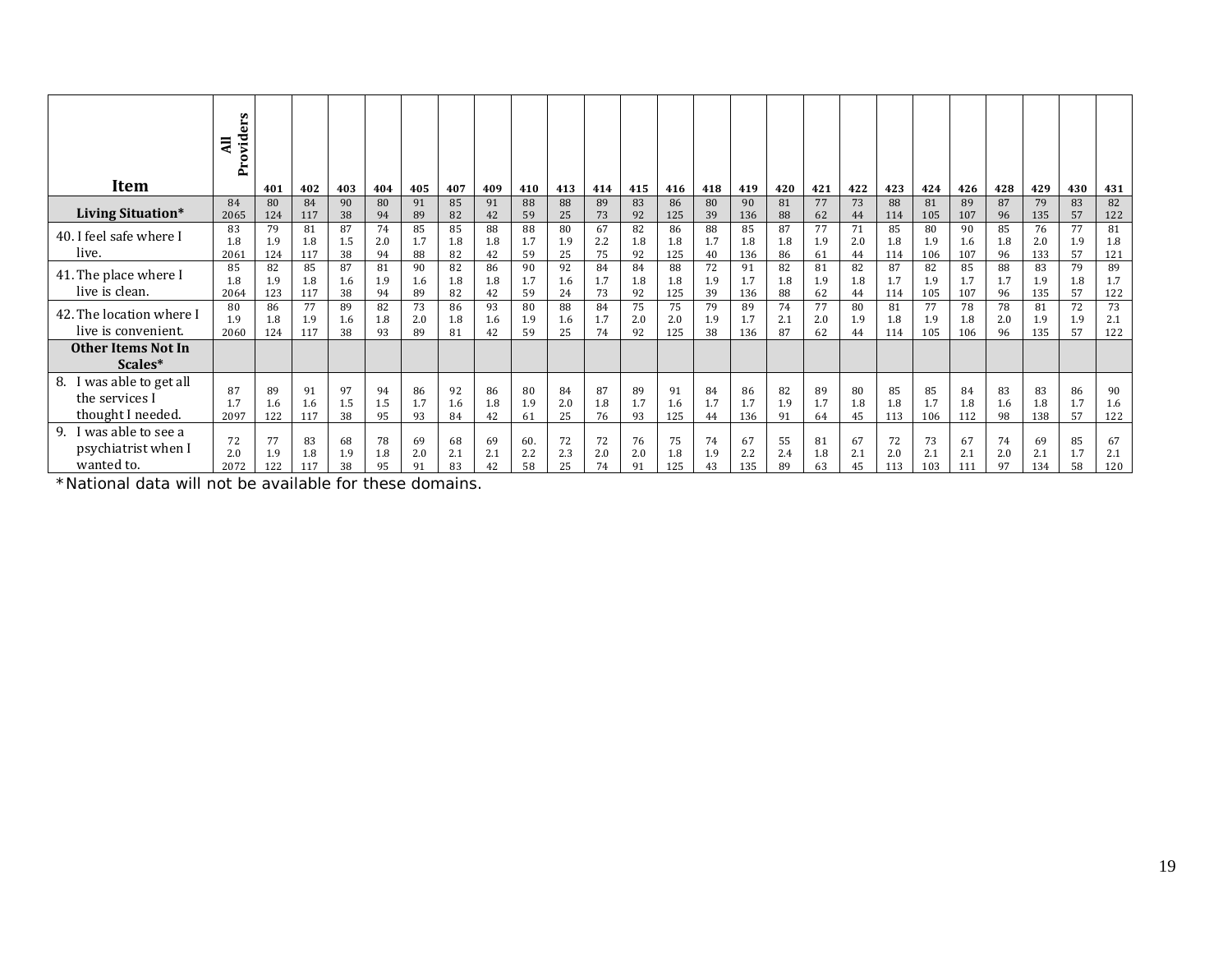### <span id="page-19-0"></span>Additional Analysis

#### <span id="page-19-1"></span>Service Environment

Questions regarding the safety and cleanliness of the environment where individuals receive services were added to the service environment domain in the 2011 survey. In 2013, a question was added to identify the primary service location where respondents were seen by their providers.

Figure 13: Service Environment: Percent of responders by primary service location



Figure 14: Service Environment Percentage of responders reporting positively on their service environment by survey year

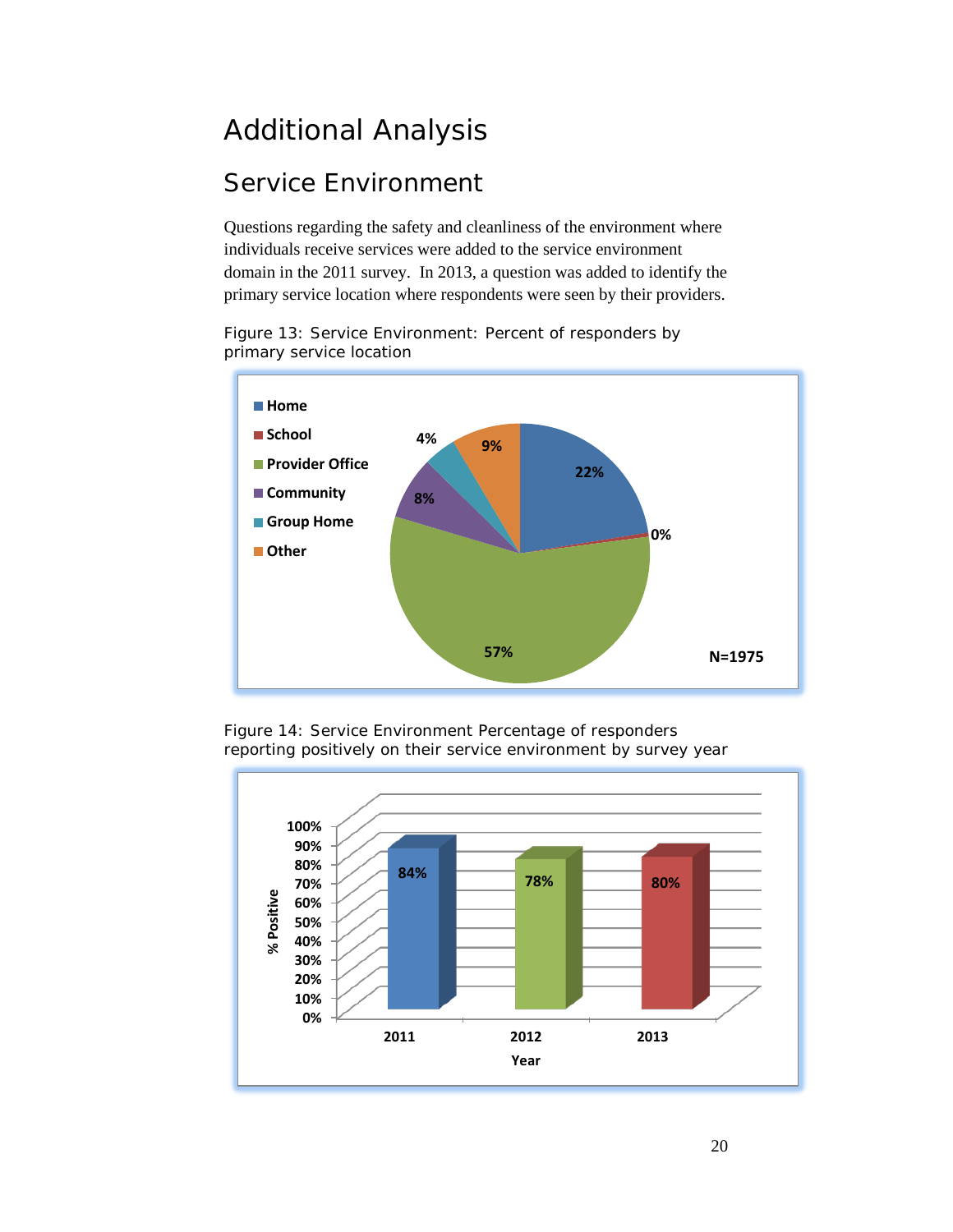#### <span id="page-20-0"></span>Living Environment

In 2011 three new questions were added to comprise the living environment domain. Questions are focused on the safety, cleanliness and location convenience of the living environment.



Figure 15: Living Environment: Percentage of responders reporting positively on their living environment by survey year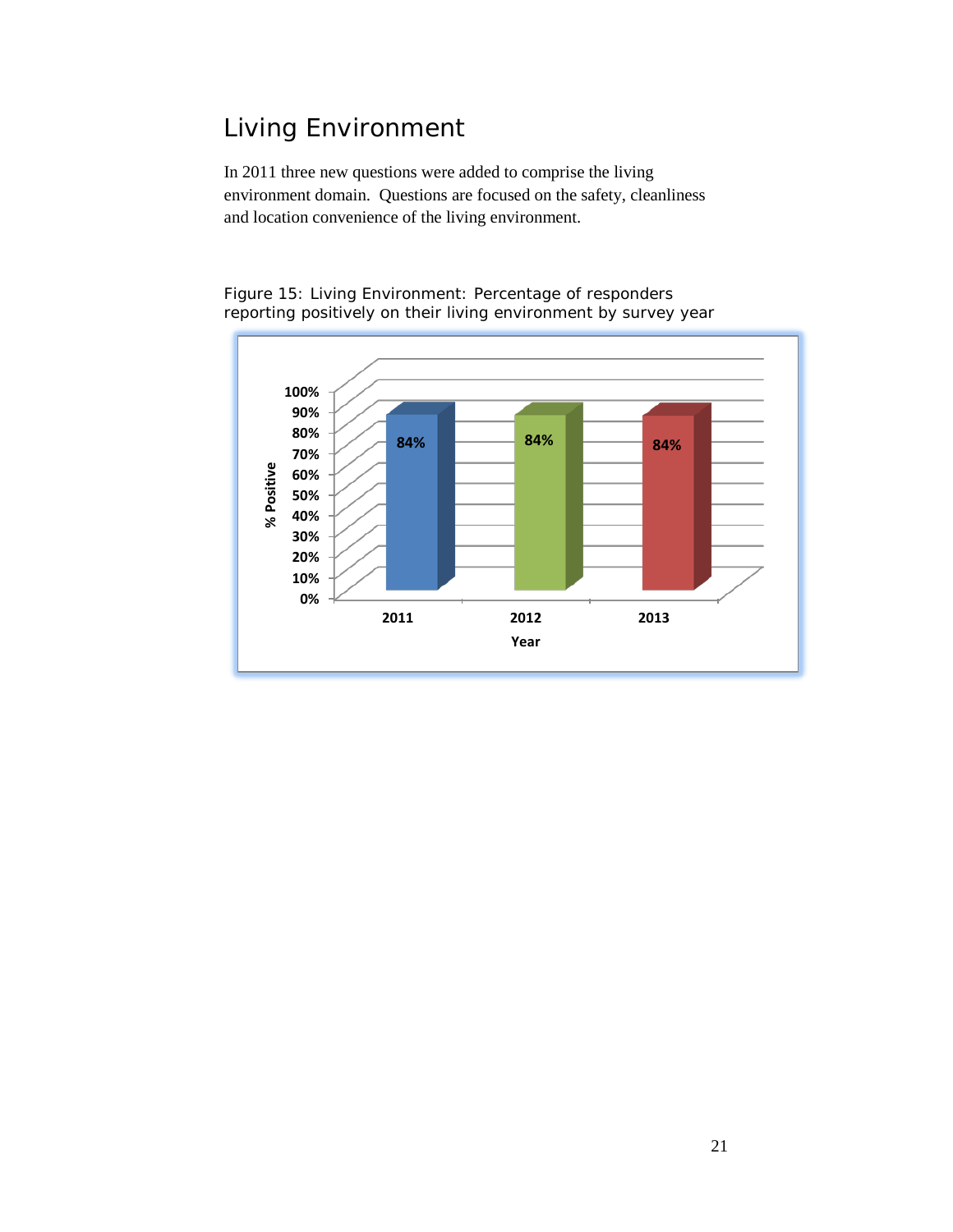#### <span id="page-21-0"></span>Physical Health Provider

In 2011 several health and wellness related questions were added to the survey at the request of providers monitor perception of the coordination of care and overall communication with individuals served about key health and wellness issues. One question they felt was important was whether or not individuals served had an identified physical health provider. Results for the past three years show little change and around 80% of respondents report they have a primary care physician.



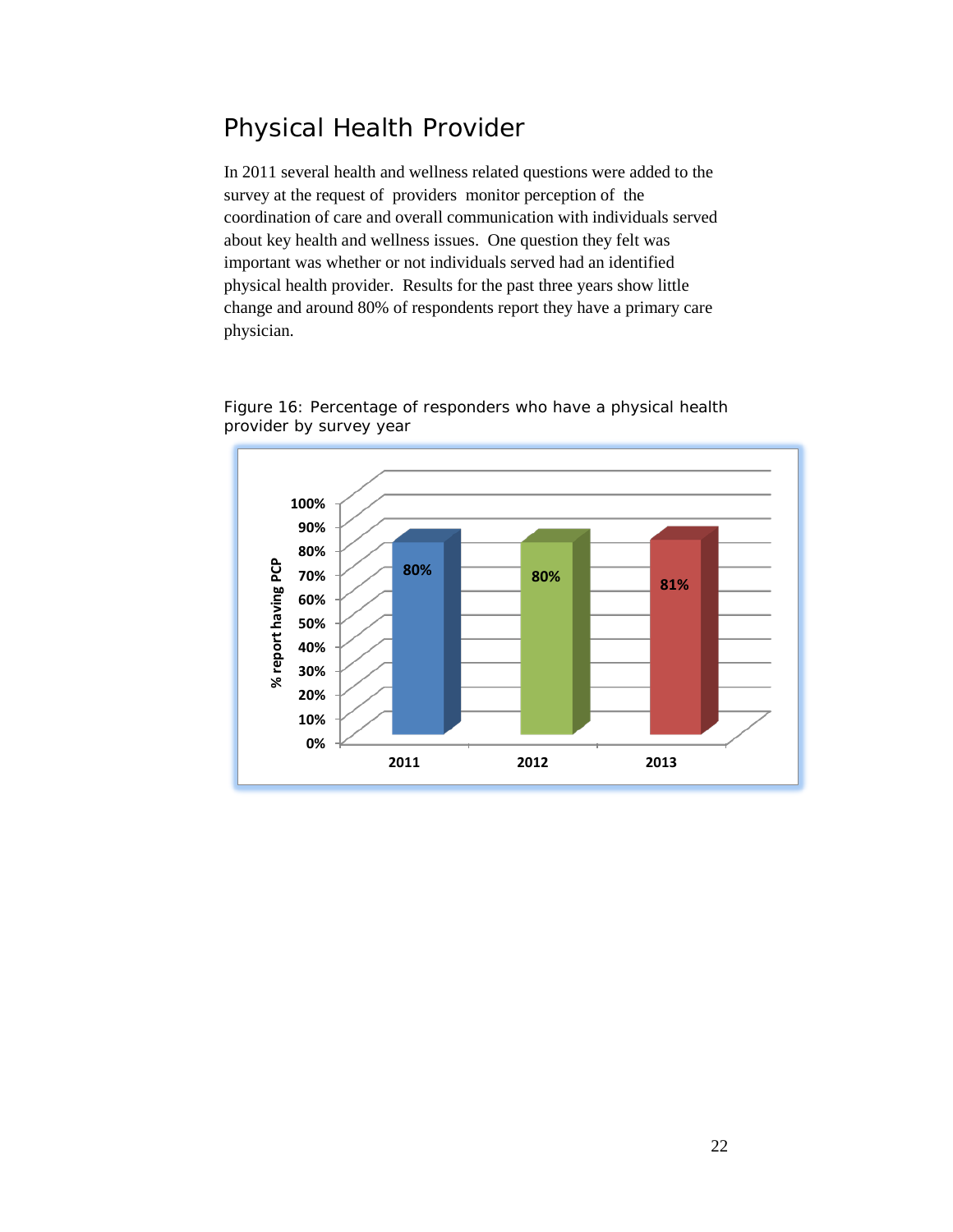#### <span id="page-22-0"></span>Coordination of Care

Respondents that reported they had a physical health provider were asked to report on the coordination of care between their physical health provider and their mental health/substance use provider. Figure 17 illustrates that since 2011 approximately fifty percent of responders each year reported that they either strongly agree or agree with the statement: "My current mental health provider/substance use provider has worked together with my physical health provider to come up with a clear and consistent approach for helping me."



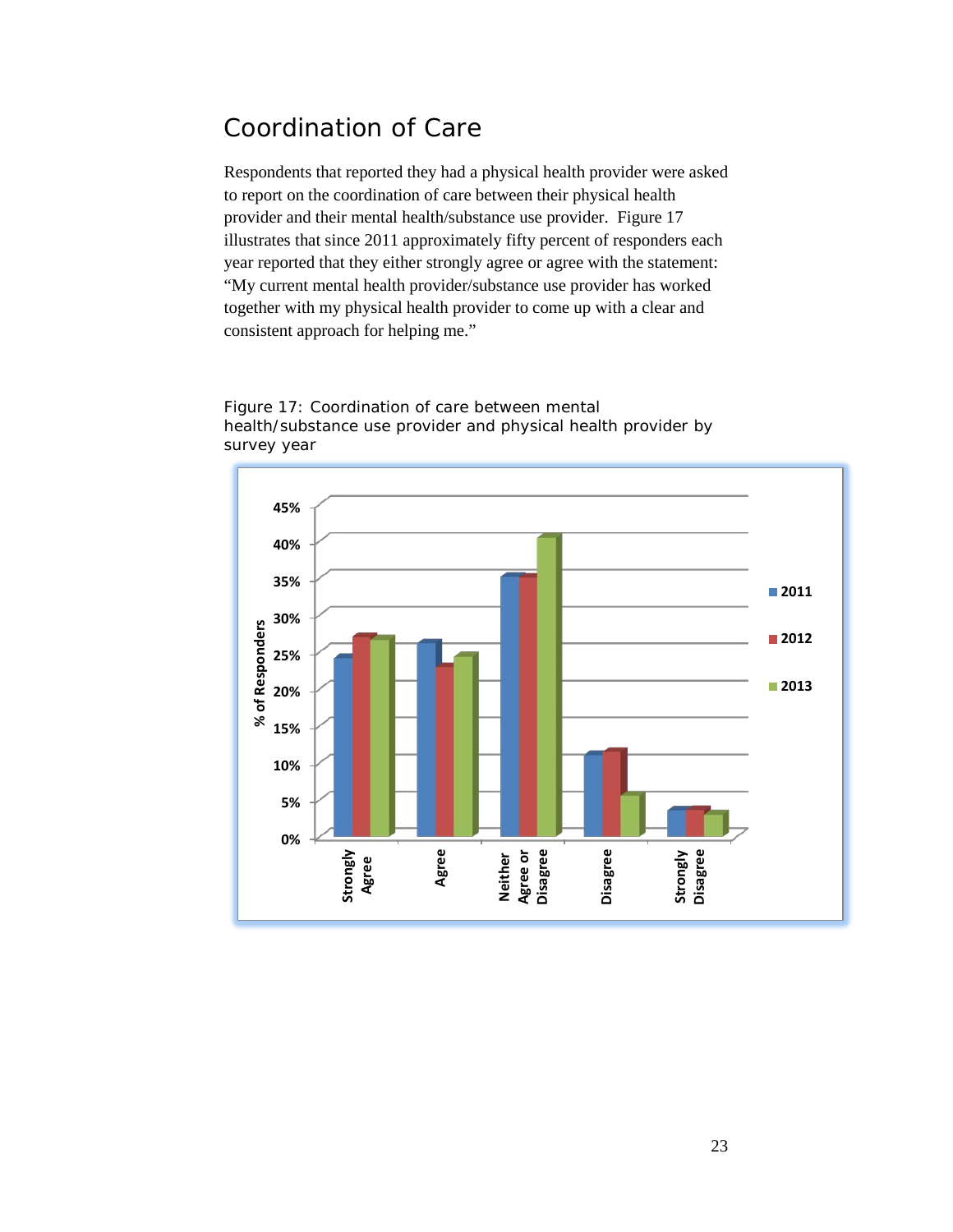### <span id="page-23-0"></span>Discussion of impact of psychiatric medications on weight gain

Respondents were asked to report whether or not their physical health provider or their mental health/substance use provider had discussed the impact of their psychiatric medications on weight gain. As shown in figure 18, forty-three percent of responders reported their providers had discussed the impact of their psychiatric medications on weight gain. This is has decreased eleven percentage points since 2011, and four percentage points since 2012. It should be noted that an additional answer category of N/A was added for 2012 which may have skewed the results from 2011 to 2012.



Figure 18: Percentage of respondents reporting their provider discussed the impact of psychiatric medications on weight gain